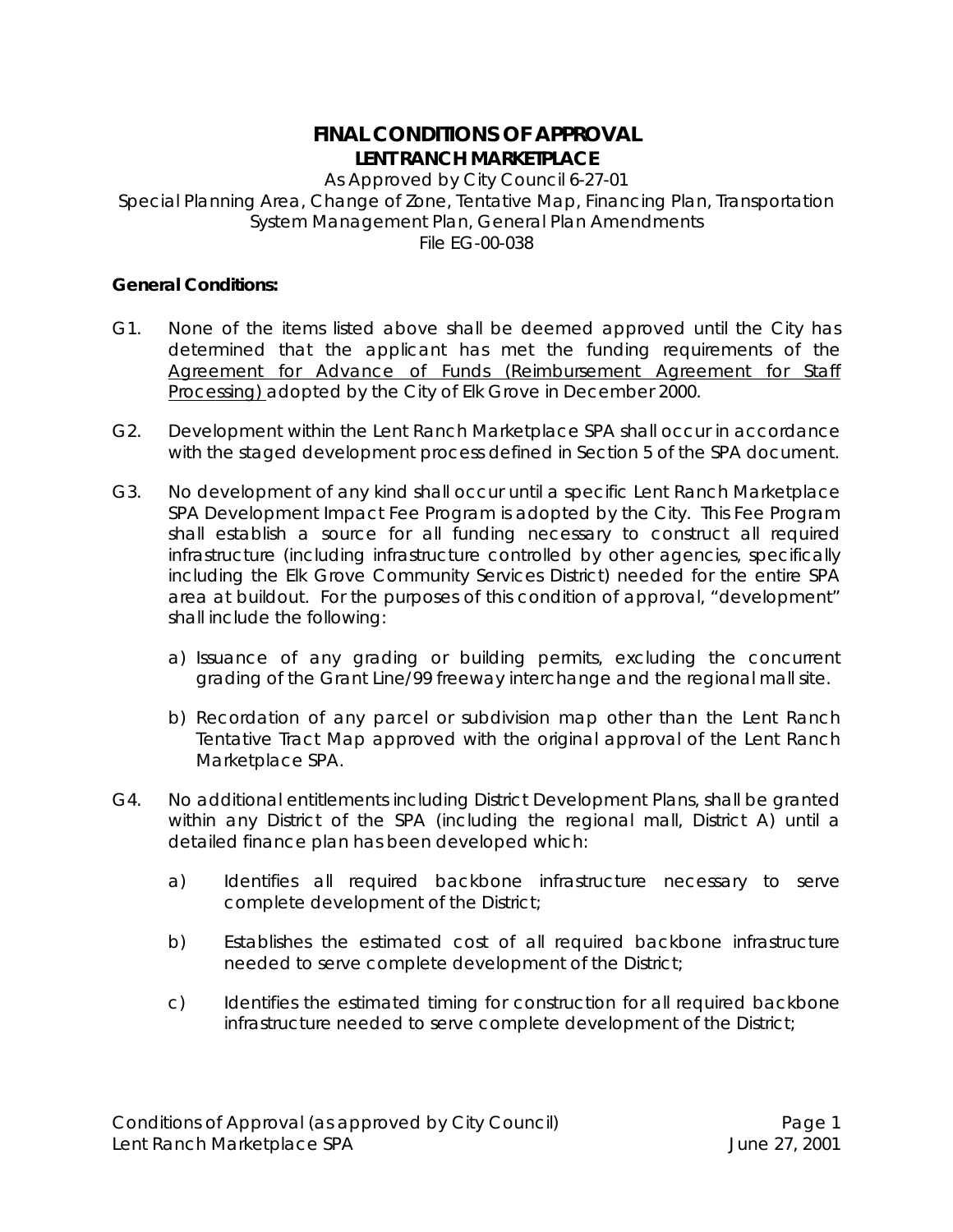- d) Establishes the financing source required to fund all required backbone infrastructure needed to serve complete development of the District and implements an irrevocable financing mechanism to provide this funding.
- G5. The Public Facilities Financing Plan for the project shall provide either complete early funding for a permanent fire station (by means of developer financing of the station with a provision for credit against the Fire Protection Development Fee) or developer financing of a temporary fire station. Sufficient funds will also be required to purchase an engine and grass unit. The Plan shall contain a provision that allows reimbursement for payment of those funds beyond the proposed project's "Fair Share" for all of the above. *This condition of approval implements Mitigation Measure # MM4.6.4-3(a) from the Lent Ranch Marketplace Final EIR.*
- G6. All future development within the SPA shall be subject to the payment of fees in accordance with the adoption of any future development impact fee program, and/or any other fees or finance mechanisms adopted by the City pursuant to any enabling law, consistent with the Development Agreement.
- G7. The first phase of development shall consist of the Regional Shopping (shown as District "A" in Figure 3-1 of the SPA document. No other commercial development, unless authorized by the City Council in the Visitor Commercial Districts (Development Districts F and G as shown in Figure 3-1 of the SPA document), may occur outside District A (Regional Mall) until permits have been issued for the regional mall, as follows:
	- a) Grading permits for commercial development projects outside District A shall not be issued until rough grading for the regional mall has been completed.
	- b) Building permits for commercial development projects outside District A shall not be issued until the completion of foundations for at least one (1) of the major department stores.

Residential development within the Lent Ranch Marketplace SPA may occur at any time, regardless of the progress of the regional mall, provided that sufficient infrastructure capacity is available to serve the residential development.

- G8. All District Development Plans shall identify a source of private funding for the maintenance of all landscaped areas abutting the public right-of-way within the District, including sidewalks and other areas with public access easements.
- G9. Prior to issuance of the certificate of occupancy for the regional shopping mall structure(s), the reconstructed SR 99 / Grant Line Road interchange shall be deemed operative and open to traffic by the City Public Works Department. It is expressly understood that the interchange may be operative and open to traffic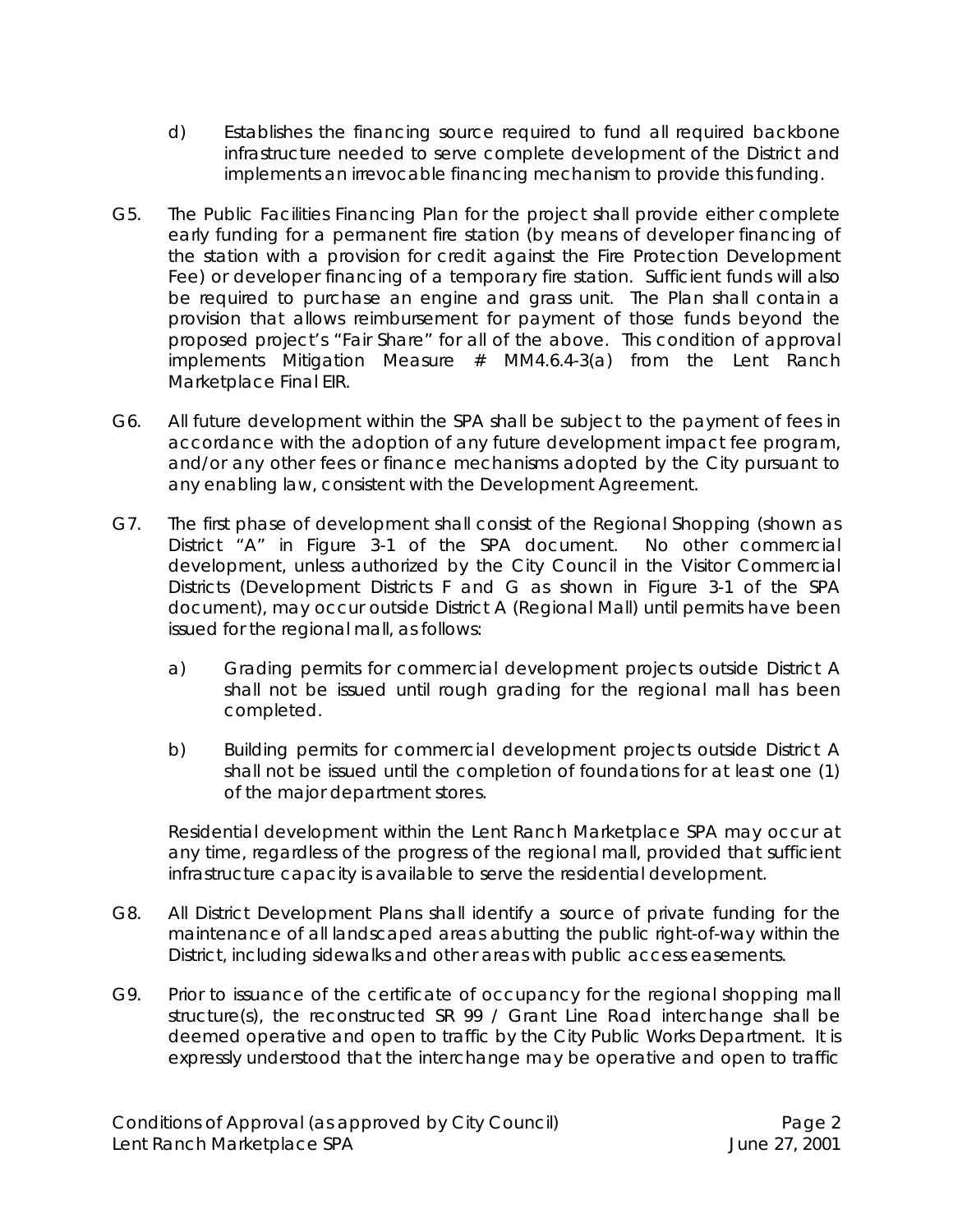prior to its full completion, and that some portions of the interchange (e.g. landscaping) will not be installed at the time this condition is satisfied.

- G10. The applicant shall hold harmless the City, its Council members, its Planning Commission, officers, agents, employees, and representatives from liability for any award, damages, costs, and fees incurred by the City and/or awarded to any plaintiff in an action challenging the validity of this permit or any environmental or other documentation related to approval of this permit. Applicant further agrees to provide a defense for the City in any such action.
- G11. This action does not relieve the applicant of the obligation to comply with all ordinances, statutes, regulations, and procedures of the City of Elk Grove or any other responsible agency.

# **Map Conditions:**

- TM1. On the Final Map, dedicate pedestrian easements for sidewalks within landscape corridors along all public streets, to the satisfaction of the City of Elk Grove.
- TM2. On the Final Map, dedicate public utility easements (PUE) 12.5 feet wide adjacent to all public rights-of-way.
- TM3. An approved sewer study to the satisfaction of CSD-1, addressing interim and ultimate sewer facilities requirements, including any required specific operating conditions on the interim service shall be required prior to submittal of improvement plans. *This condition of approval implements Mitigation Measure #MM4.6.2-2 from the Lent Ranch Marketplace Final EIR*.
- TM4. Record irrevocable offers of dedication to the City of all water, sewer, storm drainage, electric, gas, cable and other public utility infrastructure constructed or installed in or on the Property.

*Note: See also the "Transportation" conditions for items relating to dedication of roadways and easements on the Final Map.*

#### **Drainage Conditions:**

D1. Downstream from the project are existing agricultural ditches and Bruceville Road, which overtops in high intensity storm events. These ditches and road crossings are not designed to handle the increased run-off from the proposed project. Detain peak flows to existing condition, measuring the 2, 10, 50 and 100 year storm event immediately downstream of drainage improvements and at Bruceville Road. This detention basin will be considered interim and will not be reimbursed by the Department of Water Resources.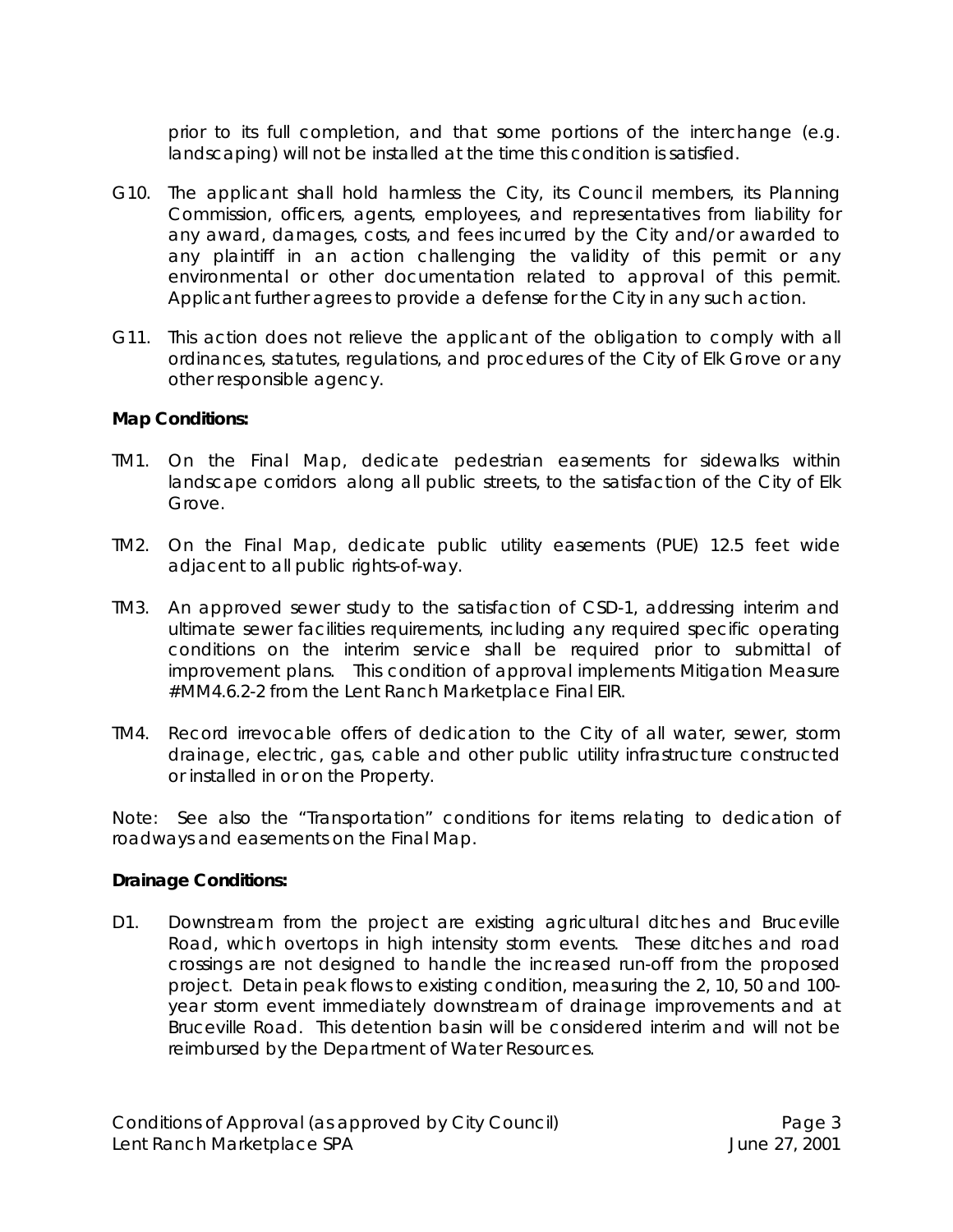- D2. Depending upon design grades and hydraulics, it may be necessary to construct a pilot channel from the project boundary to Bruceville Road to ensure positive gravity drainage.
- D3. The project shall include a storm water quality facility capable of treating storm water runoff pursuant to the Sacramento City/County Storm Water Management Program. This might be best accomplished as a wet volume at the bottom of the flood control detention basin. Attention to basin aesthetics shall be made a part of the design process.
- D4. A permanent storm drain message "No Dumping Flows to Creek" or other approved message to be placed at each storm drain inlet. Other source controls measures should be required for fueling stations, automotive repair facilities, and car wash areas of multi-family complexes, consistent with the requirements of the City's NPDES permit.
- D5. Provide drainage easements, on and off-site, and install facilities pursuant to the Sacramento County Floodplain Management Ordinance, Sacramento County Water Agency Code, and Sacramento County Improvement Standards, including any fee required by the Sacramento County Water Agency Code.
- D6. Annex to the County of Sacramento Stormwater Utility pursuant to the Sacramento County Water Agency Code, and the Sacramento County Improvement Standards.
- D7. The project engineer shall consult with the City when designing the proposed detention basin, and the developer shall submit detention basin designs and proposed plantings in and around the detention basin to these agencies for review and approval prior to approval of the improvement plans. *This condition of approval implements Mitigation Measure #MM4.7-2(a) from the Lent Ranch Marketplace Final EIR*

# **Transportation Conditions:**

- Tr1. On the Final Map, grant the City of Elk Grove sufficient right of way that, when combined with existing right-of-way, will create 96 feet of\_right-of-way for Kammerer Road based on a modified thoroughfare standard as shown on the Tentative Map. Install public street improvements pursuant to City of Elk Grove Improvement Standards and to the satisfaction of the Department of Transportation of the Public Works Agency as defined in the Infrastructure Financing and Implementation Plan for the Lent Ranch SPA.
- Tr2. On the Final Map, grant the City of Elk Grove right-of-way for West Stockton from the Kammerer Road intersection to the main entrance of the Lent Ranch Marketplace mall based on a modified thoroughfare standard as shown on the Tentative Map. Install public street improvements pursuant to City of Elk Grove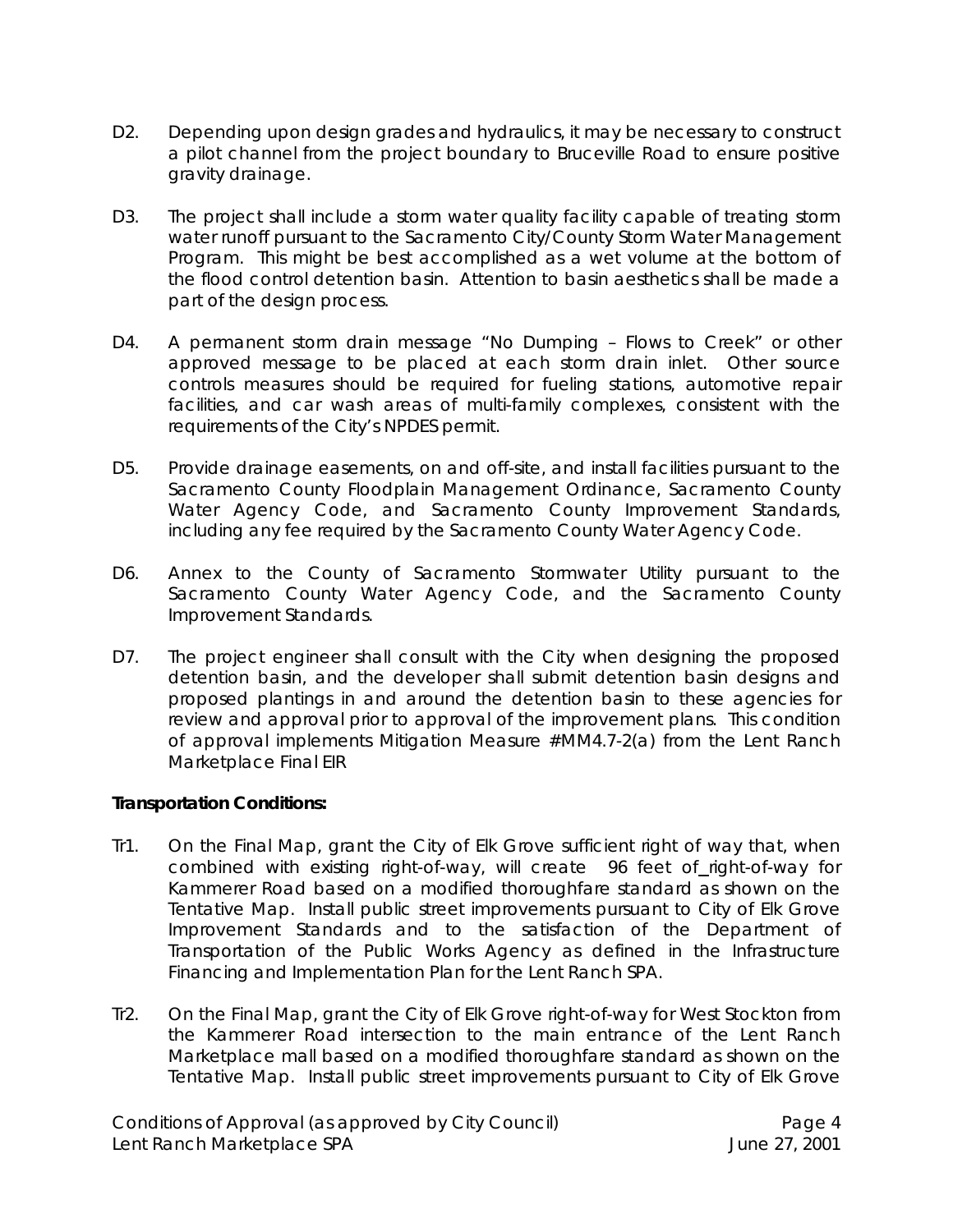Improvement Standards and to the satisfaction of the Department of Transportation of the Public Works Agency as defined in the Infrastructure Financing and Implementation Plan for the Lent Ranch SPA. *This condition of approval implements Mitigation Measure #MM4.2-2 from the Lent Ranch Marketplace Final EIR.*

- Tr3. On the Final Map, grant the City of Elk Grove right-of-way for West Stockton from the main entrance of the mall to the northern edge of the project based on a modified arterial standard, as shown on the Tentative Map. Install public street improvements pursuant to City of Elk Grove Improvement Standards and to the satisfaction of the Department of Transportation of the Public Works Agency as defined in the Infrastructure Financing and Implementation Plan for the Lent Ranch SPA. *. This condition of approval implements Mitigation Measure #MM4.2-3 from the Lent Ranch Marketplace Final EIR.*
- Tr4. On the Final Map, grant the City of Elk Grove right-of-way for the public street between Lot F, H, and Lot E based on a modified arterial standard as shown on the Tentative Map. Install public street improvements pursuant to City of Elk Grove Improvement Standards and to the satisfaction of the Department of Transportation of the Public Works Agency as defined in the Infrastructure Financing and Implementation Plan for the Lent Ranch SPA.
- Tr5. On the Final Map, grant the City of Elk Grove right-of-way for the public street between Lot E and Lot D based on a modified arterial standard, as shown on the Tentative Map. Install public street improvements pursuant to City of Elk Grove Improvement Standards and to the satisfaction of the Department of Transportation of the Public Works Agency as defined in the Infrastructure Financing and Implementation Plan for the Lent Ranch SPA.
- Tr6. On the Final Map, grant the City of Elk Grove right-of-way for the public street between Lot D and Lot C based on a modified arterial standard, as shown on the Tentative Map. Install public street improvements pursuant to City of Elk Grove Improvement Standards and to the satisfaction of the Department of Transportation of the Public Works Agency as defined in the Infrastructure Financing and Implementation Plan for the Lent Ranch SPA.
- Tr7. On the Final Map, grant the City of Elk Grove right-of-way for the public street between Lot I and Lot J based on a standard collector street standard, as shown on the Tentative Map. Install public street improvements pursuant to City of Elk Grove Improvement Standards and to the satisfaction of the Department of Transportation of the Public Works Agency as defined in the Infrastructure Financing and Implementation Plan for the Lent Ranch SPA.
- Tr8. On the Final Map, grant the City of Elk Grove right-of-way for the public street south of Lot K based on a standard collector street, as shown on the Tentative Map. Install public street improvements pursuant to City of Elk Grove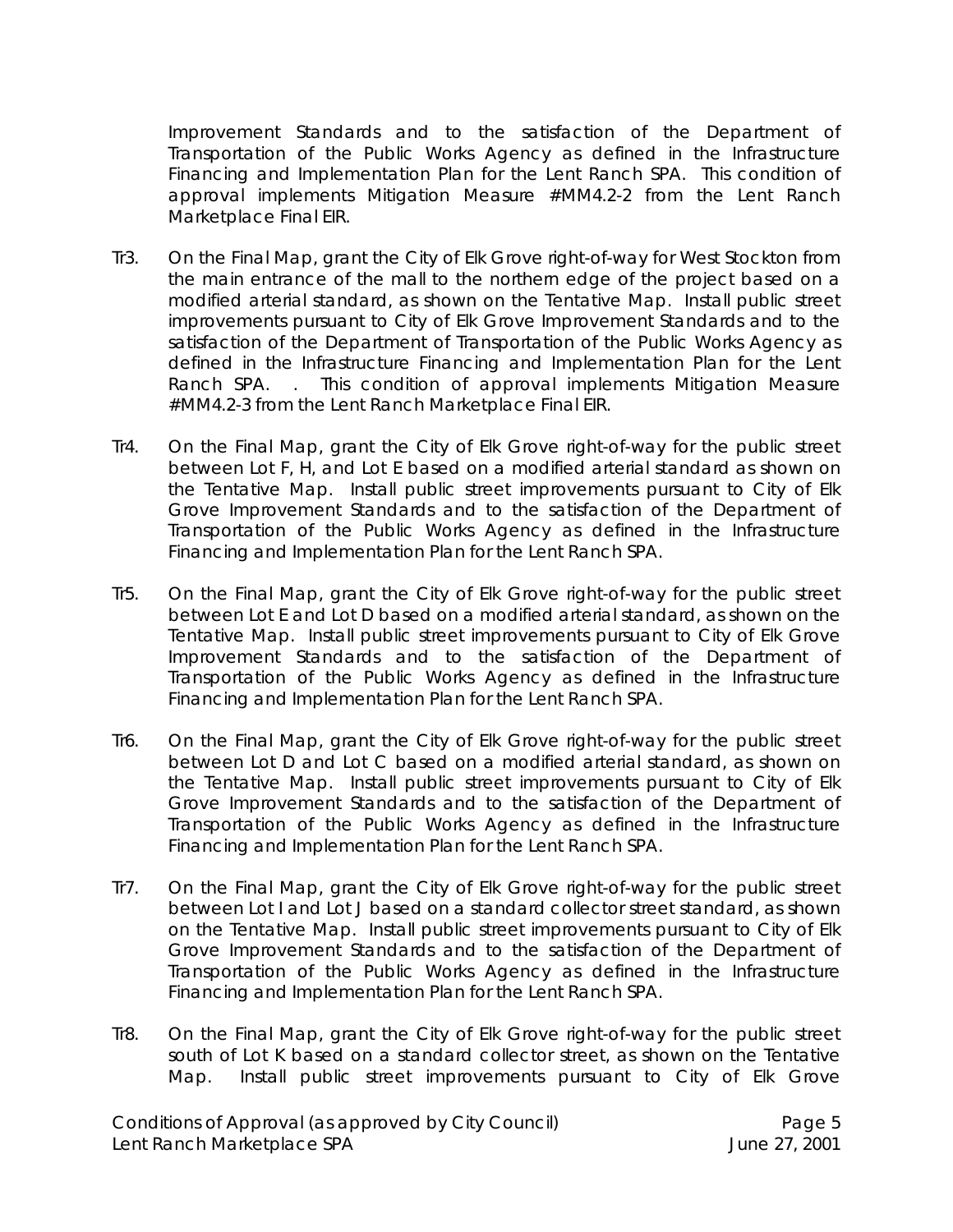Improvement Standards and to the satisfaction of the Department of Transportation of the Public Works Agency as defined in the Infrastructure Financing and Implementation Plan for the Lent Ranch SPA.

- Tr9. On the Final Map, grant additional right-of-way on Kammerer Road and West Stockton Boulevard for intersection widening pursuant to the City of Elk Grove Improvement Standards and to the satisfaction of the Department of Transportation of the Public Works Agency as defined in the Infrastructure Financing and Implementation Plan for the Lent Ranch SPA.
- Tr10. On the Final Map, grant additional right-of-way on West Stockton Boulevard and the public street between sLots E and H for intersection widening pursuant to the City of Elk Grove Improvement Standards and to the satisfaction of the Department of Transportation of the Public Works Agency as defined in the Infrastructure Financing and Implementation Plan for the Lent Ranch SPA.
- Tr11. On the Final Map, grant additional right-of-way on West Stockton Boulevard and the public street between Lot E and Lot D for intersection widening pursuant to the City of Elk Grove Improvement Standards and to the satisfaction of the Department of Transportation of the Public Works Agency as defined in the Infrastructure Financing and Implementation Plan for the Lent Ranch SPA.
- Tr12. On the Final Map, grant additional right-of-way on West Stockton Boulevard and the public street between Lot D and Lot C for intersection widening pursuant to the City of Elk Grove Improvement Standards and to the satisfaction of the Department of Transportation of the Public Works Agency as defined in the Infrastructure Financing and Implementation Plan for the Lent Ranch SPA.
- Tr13. On the Final Map, grant additional right-of-way on Kammerer Road and the public street between Lot D and Lot C for intersection widening pursuant to the City of Elk Grove Improvement Standards and to the satisfaction of the Department of Transportation of the Public Works Agency as defined in the Infrastructure Financing and Implementation Plan for the Lent Ranch SPA.
- Tr14. With the approval of District Development Plans for each individual district, grant the City of Elk Grove the right of direct vehicular access along Kammerer Road except at approved roadway and driveway locations.
- Tr15. Reconstruct the SR 99 Northbound Ramps/E. Stockton Boulevard intersection to intersect with Grant Line Road to form the northbound off-ramp. Signalize and provide the following lane configuration at the intersection:
	- Two left- and right-turn lanes on the northbound off-ramp;
	- Two through lanes on the eastbound approach; and
	- Three through lanes lane on the westbound approach.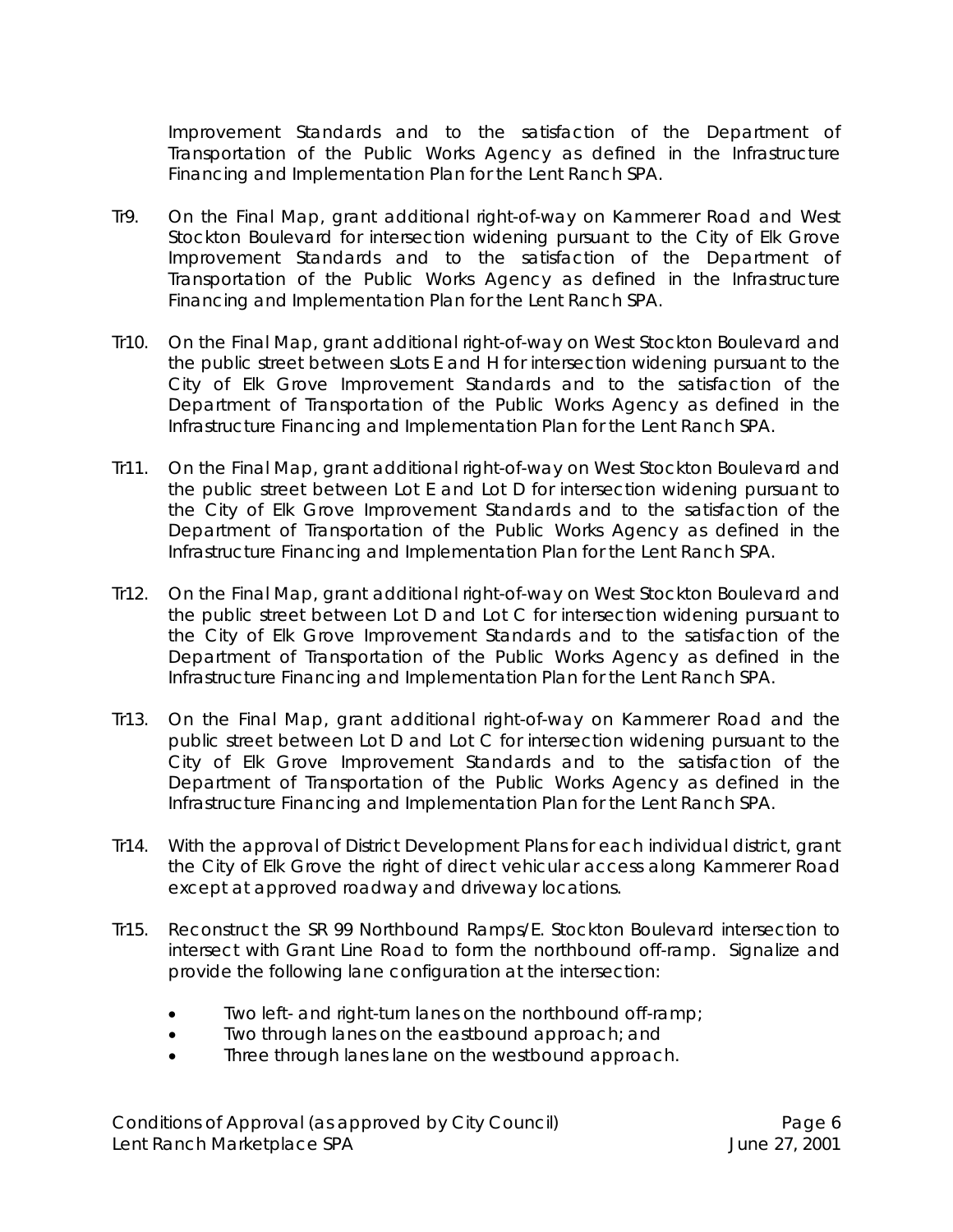*This condition of approval implements Mitigation Measure #MM4.2-5 from the Lent Ranch Marketplace Final EIR.*

- Tr16. The Grant Line Road/E. Stockton Boulevard intersection shall be relocated 900 feet to the east to coincide with the existing Grant Line Road/Survey Road intersection. Signalize and provide the following lane configuration at the intersection:
	- One left turn lane, three through lanes and a separate right turn lane on the eastbound approach;
	- One left turn lane, two through lanes and a shared through/right-turn lane on the westbound approach; and
	- One left turn, one through and one right turn lane on the northbound and southbound approaches.

*This condition of approval implements Mitigation Measure #MM4.2-6 from the Lent Ranch Marketplace Final EIR.*

- Tr17. Reconstruct the SR 99 Southbound Ramps/W. Stockton Boulevard intersection to intersect with Grant Line Road. Signalize and provide the following lane configuration at the intersection:
	- One left-turn lane, one shared left/right-turn lane and one separate right turn lane on the southbound off-ramp;
	- Three through lanes on the eastbound approach; and
	- Two through lanes on the westbound approach.

*This condition of approval implements Mitigation Measure #MM4.2-7 from the Lent Ranch Marketplace Final EIR.*

- Tr18. The Grant Line Road/W. Stockton Boulevard intersection is the main access to and from the proposed project site. This intersection would be relocated approximately 850 feet west of its current location to provide better spacing between the new SR 99 Southbound off-ramp intersection. Signalize and provide the following lane configurations at the intersection:
	- Three left-turn lanes, one through lane and one shared through/right-turn lane on the southbound approach;
	- One left turn lane, two through lanes and one shared through/right-turn lane on the eastbound approach;
	- One left turn lane, two through lanes one shared through/right-turn lane and a free right-turn lane on the westbound approach; and
	- One left turn, one through lane and one right-turn lane on the northbound approach.

*This condition of approval implements Mitigation Measure #MM4.2-8 from the Lent Ranch Marketplace Final EIR.*

Conditions of Approval (as approved by City Council) **Page 7** Page 7 Lent Ranch Marketplace SPA June 27, 2001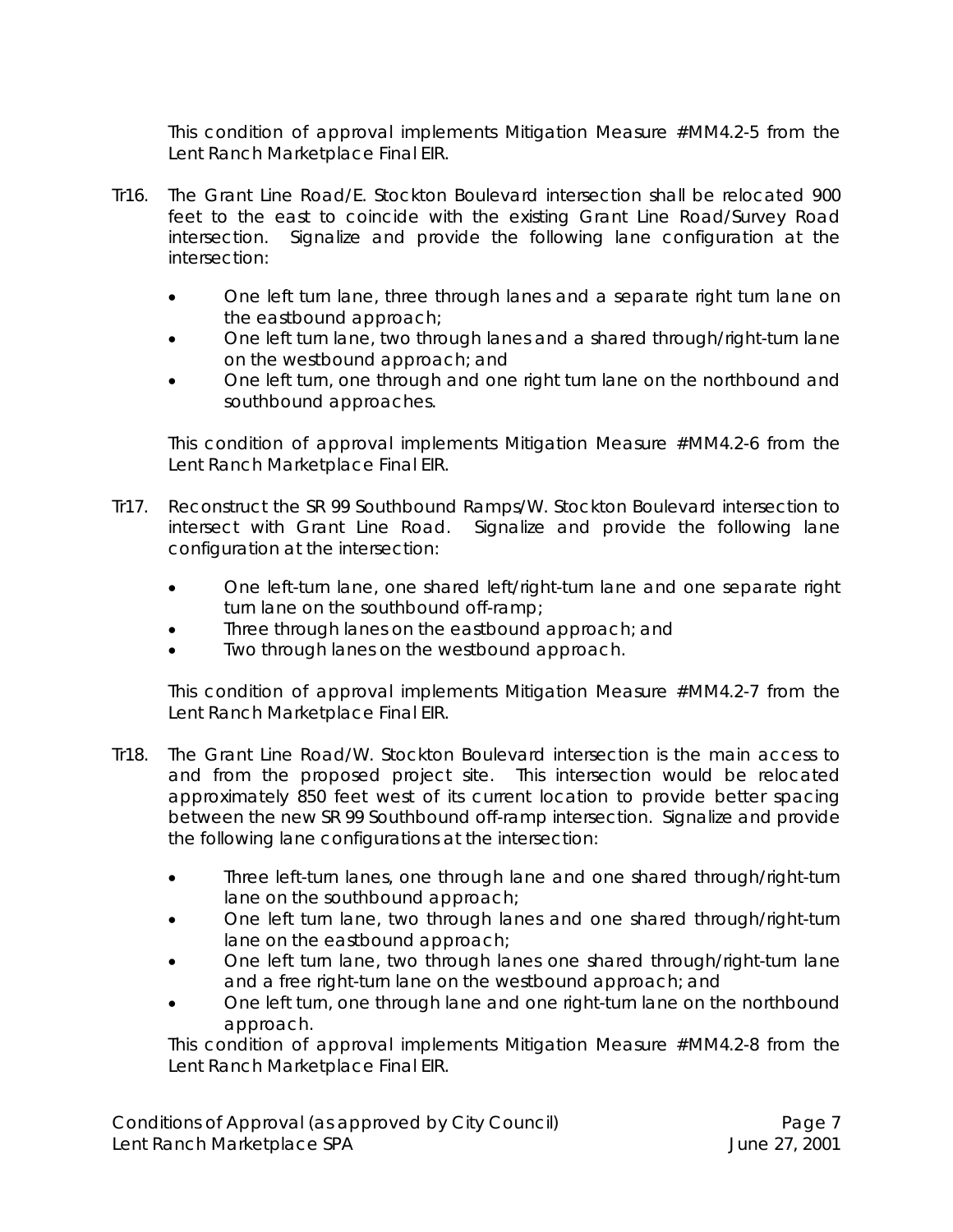- Tr19. Construct two lanes on the SR 99 southbound off-ramp to Grant Line Road. *This condition of approval implements Mitigation Measure #MM4.2-11 from the Lent Ranch Marketplace Final EIR.*
- Tr20. Signalize the intersection of Poppy Ridge Road and West Stockton Boulevard and provide the following lane configurations:
	- Two left-turn lanes and two through lanes on the northbound approach;
	- One right-turn lane and two through lanes on the southbound approach; and
	- One left-turn and one right-turn lane on the eastbound approach.

*This condition of approval implements Mitigation Measure #MM4.2-23 from the Lent Ranch Marketplace Final EIR.*

- Tr21. The size, number, and location of driveways shall be designed to the satisfaction of the Department of Transportation of the Public Works Agency. Note: Driveway pavement widths of 45 feet shall be provided on all public streets. A minimum of four (4) driveway entrances from West Stockton Road to the regional mall (District A) shall be allowed.
- Tr22. All signalized intersections installed by the project developer shall be equipped with traffic pre-emption devices at the time of installation. *This condition of approval implements Mitigation Measure #MM4.6.4-3(b) from the Lent Ranch Marketplace Final EIR.*

#### **Water Conditions:**

W1. Public water service shall be provided to each building.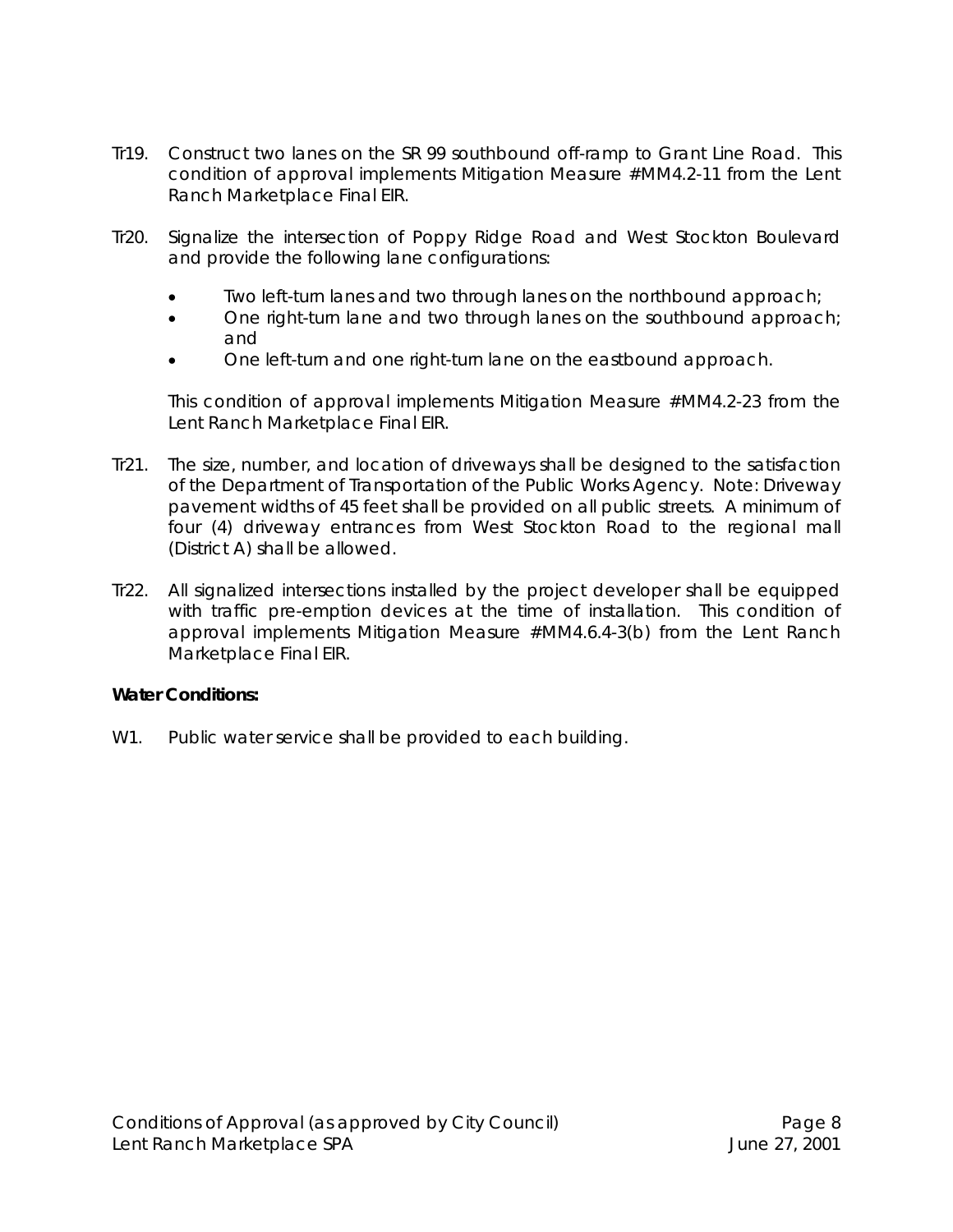- W2. The applicant and any successor or developer shall provide non-potable water for use during grading and construction. Existing agricultural wells shall be used during grading of the site. Existing agricultural wells may be rehabilitated to provide non-potable water to the satisfaction of Sacramento County Water Agency. Costs associated with well rehabilitation shall be non-reimbursable developer costs. Agricultural wells not subject to rehabilitation shall be abandoned after substantial completion of the project**.**
- W3. Abandonment of agricultural wells shall be accomplished in accordance with the requirements of the Sacramento County Environmental Health Division. All abandoned/destroyed wells shall be clearly shown on any improvement plans submitted within the SPA area.
- W4. Easements shall be provided for the ultimate placement of reclaimed water mains within the public right-of-way prior to the approval of improvement plans for the construction of public streets.
- W5. The proposed project shall connect to the existing Sacramento County Water Agency system via a 24-inch transmission main extending from the southern portion of the project to the intersection of Grant Line Road and Waterman Road, then proceeding north along Waterman Road to the existing transmission main stub. Installation of the 24-inch transmission main shall be included in the construction of the Grant Line/SR99 interchange project.
- W6. Prior to issuance of building permits, the project applicant/developers shall pay Zone 40 development fees applicable at the time of building permit issuance in accordance with Sacramento County Water Agency Ordinance No. 18.
- W7. All landscaping plans shall conform to the specific provisions of the City of Elk Grove Water Conservation Ordinance (Chapter 14.10 of the Elk Grove Municipal Code) to the satisfaction of the City of Elk Grove.

#### **Sewer Conditions:**

- S1. The project applicant shall design and construct all sewer lines consistent with the Sewer Master Plan. The project applicant shall also pay the required sewer facilities impact fees. *This condition of approval implements Mitigation Measure #MM4.6.2-1 from the Lent Ranch Marketplace Final EIR.*
- S2. Connection to public sewer shall be required for all development. County Sanitation District 1 (CSD-1) Improvement Standards shall apply to all on-site sewer construction.
- S3. A revised detailed sewer study that reflects neighboring sewer study revisions shall be prepared to the satisfaction of CSD-1 prior to submittal of improvement plans.

Conditions of Approval (as approved by City Council) example 20 Page 9 Lent Ranch Marketplace SPA June 27, 2001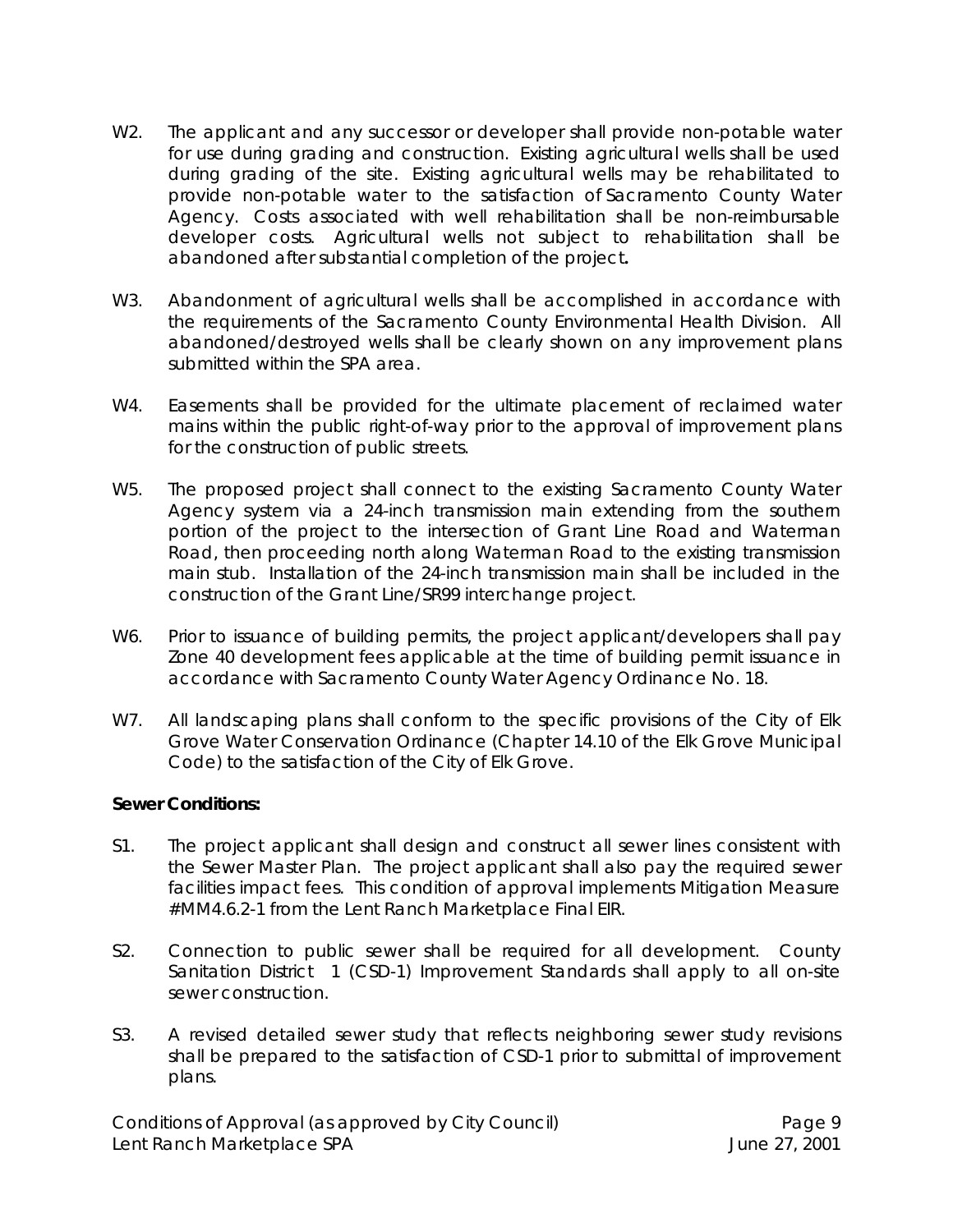# **Public Safety Conditions:**

- PS1. The following conditions shall be satisfied prior to the issuance of any certificate of occupancy for the regional mall:
	- (a) Mall management shall contract with a private security firm to provide uniformed patrols both inside and outside the mall.
	- (b) Mall management and security shall meet with the Sheriff's Department or Elk Grove Police Department prior to opening to coordinate efforts in addressing anticipated law enforcement problems. Meeting minutes that identify action items are to be taken and signed by all participating parties.
	- (c) Mall management shall provide to the Elk Grove Police Department free of charge an appropriate amount of space within the Mall for a storefront station. The amount of space shall be mutually determined by the City of Elk Grove in coordination with the Mall's security service during the preparation of the District Development Plan.
	- (d) Signs shall be posted banning loitering, skateboarding, rollerblading, and public drinking. Signs shall be posted in all parking lots (except in multifamily) indicating parking is for customers only.
	- (e) Outdoor parking lot lighting shall be a minimum of one (1) foot-candle minimum maintained illumination in all parking areas during business hours and 0.25 foot candles of minimum maintained illumination on any walkway, alcove, or passageway. Entranceways shall have a minimum of one-foot candle lighting. All light fixtures shall be vandal resistant.

*This condition of approval implements Mitigation Measure #MM4.6.5-1 (a – e) from the Lent Ranch Marketplace Final EIR.*

#### **Mitigation Measure Conditions:**

- MM1. Disclose to all prospective buyers of property within 500 feet of any active farming operations through notification in the title report, that they could experience inconvenience or discomfort resulting from accepted farming activities pursuant to the provisions of the City Right-to-Farm Ordinance. *This condition of approval implements Mitigation Measure #MM4.1-2 from the Lent Ranch Marketplace Final EIR.*
- MM2. The construction contract shall require that the contractor water all exposed soil surfaces as required by the requirements of the grading permit. Areas being actively graded shall be kept sufficiently moist to prevent the generation of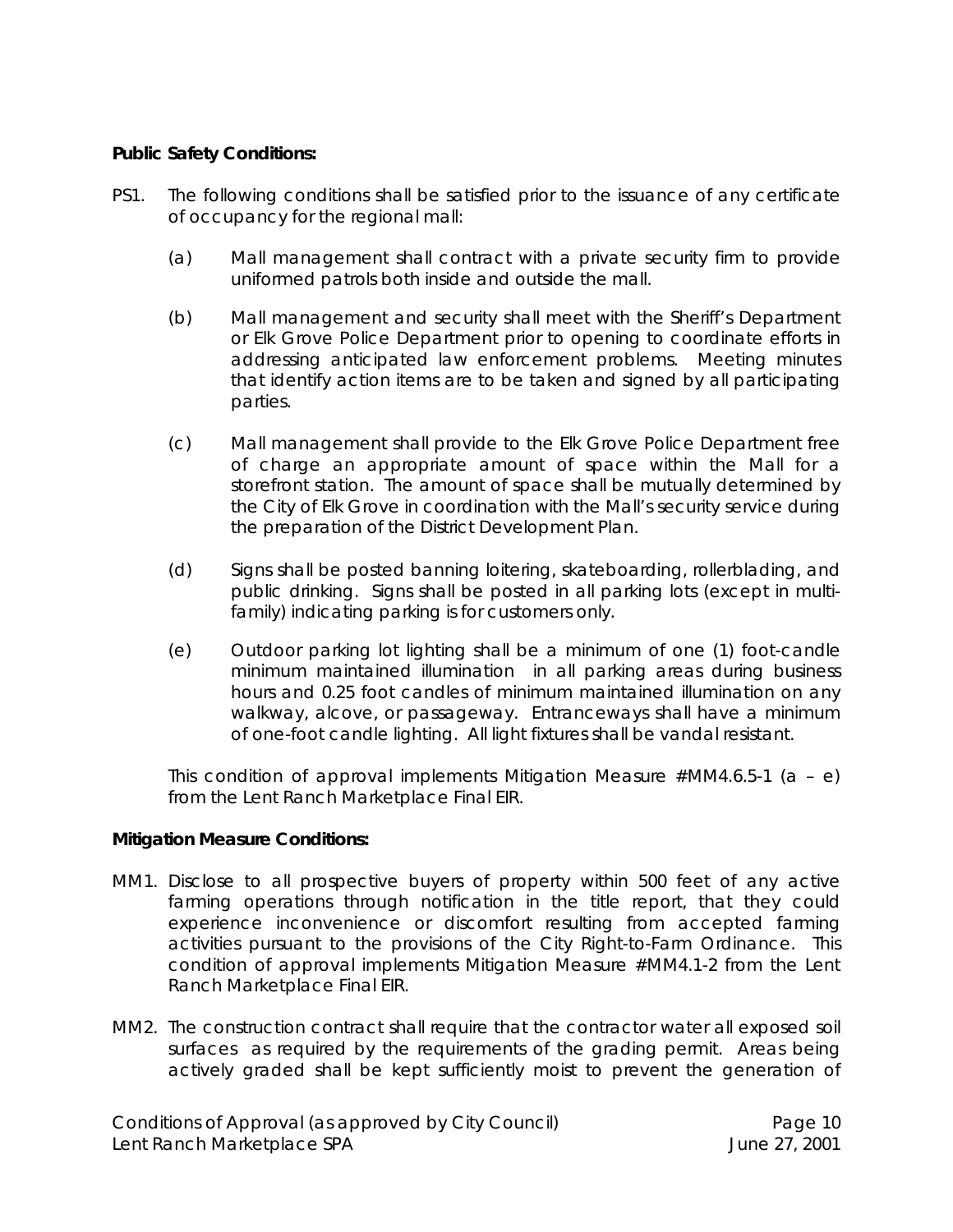windborne dust. *This condition of approval implements Mitigation Measure #MM4.3-1(a) from the Lent Ranch Marketplace Final EIR.*

- MM3. The construction contract shall require that the contractor water all dirt roads three times per day to prevent dust generation and that the contractor will limit travel speeds on any unpaved roads to 15 mph or less. *This condition of approval implements Mitigation Measure #MM4.3-1(b) from the Lent Ranch Marketplace Final EIR.*
- MM4. The construction contract shall require that all trucks hauling soil, sand, or other loose material are covered and at least two feet of freeboard (i.e., minimum vertical distance between top of load and top of trailer) is maintained. *This condition of approval implements Mitigation Measure #MM4.3-1(c) from the Lent Ranch Marketplace Final EIR.*
- MM5. The construction contract shall require contractors to implement ridesharing programs for construction employees traveling to and from the site. *This condition of approval implements Mitigation Measure #MM4.3-1(d) from the Lent Ranch Marketplace Final EIR.*
- MM6. The project developer shall submit with each District Development Plan a plan to ensure that all applicable measures proposed by the applicant's Draft AQ-15 and TSM Plan for the project to reduce peak hour vehicle trips by project employees and reduce the emissions from both mobile and stationary sources are implemented. Measures in the AQ-15 Plan and TSM Plan may be implemented by persons or entities other than the project developer. *This condition of approval implements Mitigation Measure #MM4.3-2 from the Lent Ranch Marketplace Final EIR.*
- MM7. All construction activity within the Lent Ranch SPA area shall comply with the following requirements:
	- (a) Site preparation and construction activities shall be limited to between the hours of6 A.M. to 8 P.M., Monday through Friday, and 7:00 A.M. to 8:00 P.M. on Saturday and Sunday (City of Elk Grove Noise Control Ordinance, Section #6.68.090). Furthermore, construction equipment maintenance shall be limited to the same hours.
	- (b) All construction equipment shall be equipped with appropriate mufflers in good working condition.
	- (c) Construction staging areas shall be located as far from noise-sensitive uses as is feasible.
	- (d) Stationary construction equipment shall be located as far from noise sensitive uses as feasible, and temporary or portable acoustic barriers shall

Conditions of Approval (as approved by City Council) Page 11 Lent Ranch Marketplace SPA **June 27, 2001**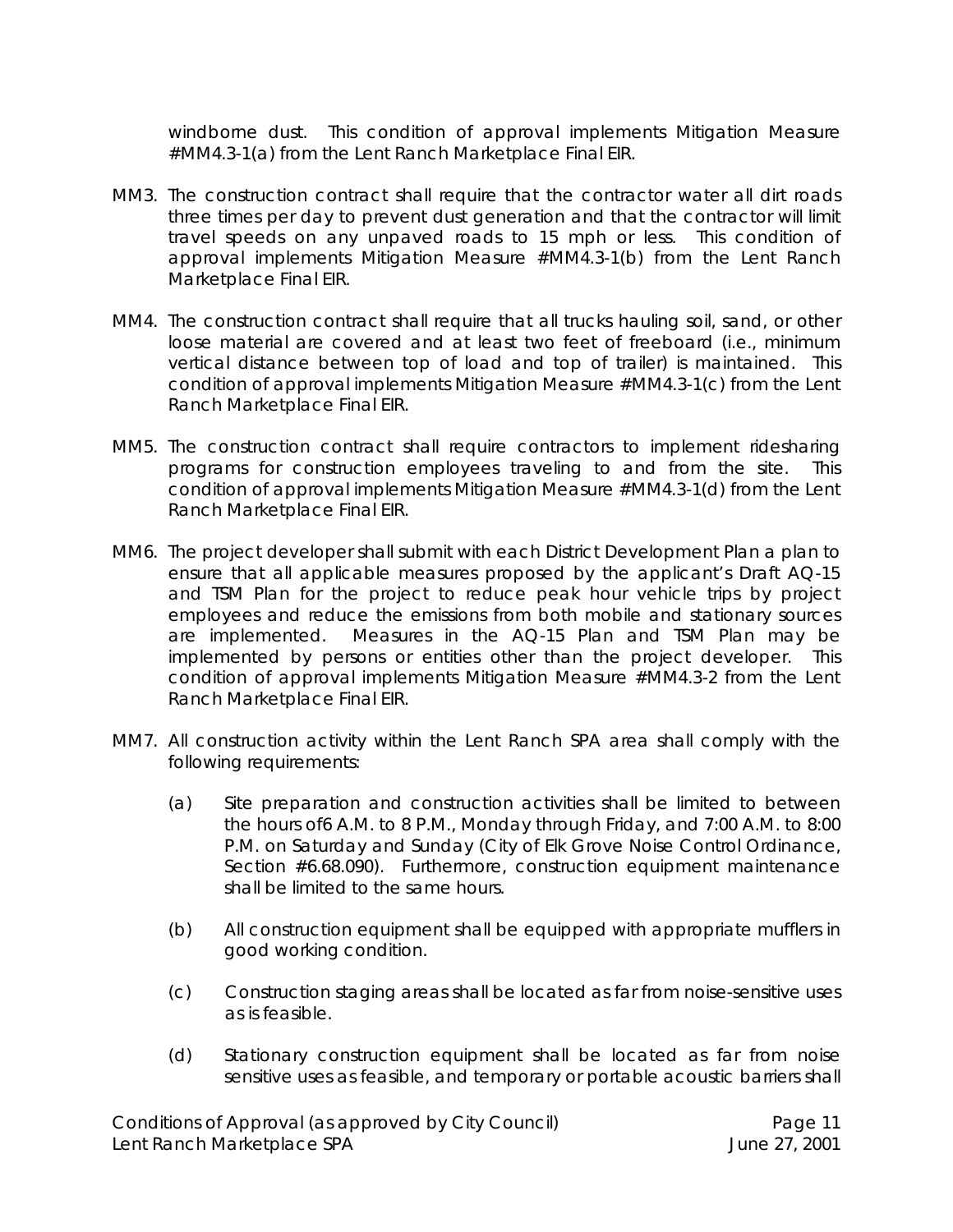be installed around the equipment/work area when within 100 feet or less of residential properties or other sensitive uses.

- (e) Construction hours, allowable workdays, and the phone number of the job superintendent shall be clearly posted on a sign no larger that 4 foot by 8 foot at all construction entrances to allow for surrounding and on-site property owners to contact the job superintendent. If the City or the job superintendent receives a complaint, the superintendent shall investigate, take appropriate corrective action, and report the action taken to the reporting party.
- (f) If construction noise results in noise levels that exceed the 65 dB (A) L<sub>dn</sub>/CNEL to onsite or adjacent residential land uses, the project applicant shall relocate the occupants on a temporary basis.
- (g) If construction vibration results in peak ground velocities of more than 0.1 inches/second to onsite or adjacent residential land uses, the project applicant shall relocate the occupants on a temporary basis.
- (h) Prior to the commencement of pile driver operation in proximity to residential areas, an assessment of vibrations induced by pile driving at the site shall be evaluated. During indicator pile driving, vibrations should be measured at regular intervals to determine the levels of vibration at various distances from pile driving equipment. The indicator piles shall be driven at location at least 400 feet from any existing residents. After monitoring, methods of reducing the peak ground velocities to less than 0.4 inches/second shall be determined and implemented during production pile driving. Methods to reduce vibrations, if needed, could include cut-off trenches, and the use of smaller hammers. The vibration reduction techniques to be used should be described in a note attached to the construction plans for the project to be reviewed and approved by the appropriate City regulatory agency prior to issuance of building permits.

*This condition of approval implements Mitigation Measure #MM4.1(a-f) and #MM4.4-4(a and b) from the Lent Ranch Marketplace Final EIR.*

MM8. The project developer shall implement noise attenuation measures, as necessary to reduce exterior and interior noise levels below the thresholds shown in the *General Plan* Noise Element. Based on the Land Use Compatibility Guidelines in the Noise Element (as well as Policy NO-1), the exterior thresholds are 60 dB(A) Ldn/CNEL for residential uses and 65 dB(A) for commercial uses. Based on Policy NO-7, the interior threshold is 45 dB(A) Ldn/CNEL for residential uses. Based on Table II-3 of the Noise Element, the acceptable interior noise levels in conference rooms and small offices are 40 to 45 dB(A), in large offices, banks and stores, 45 to 50 dB(A), and in restaurants, 45 to 55 dB(A). The measures required shall be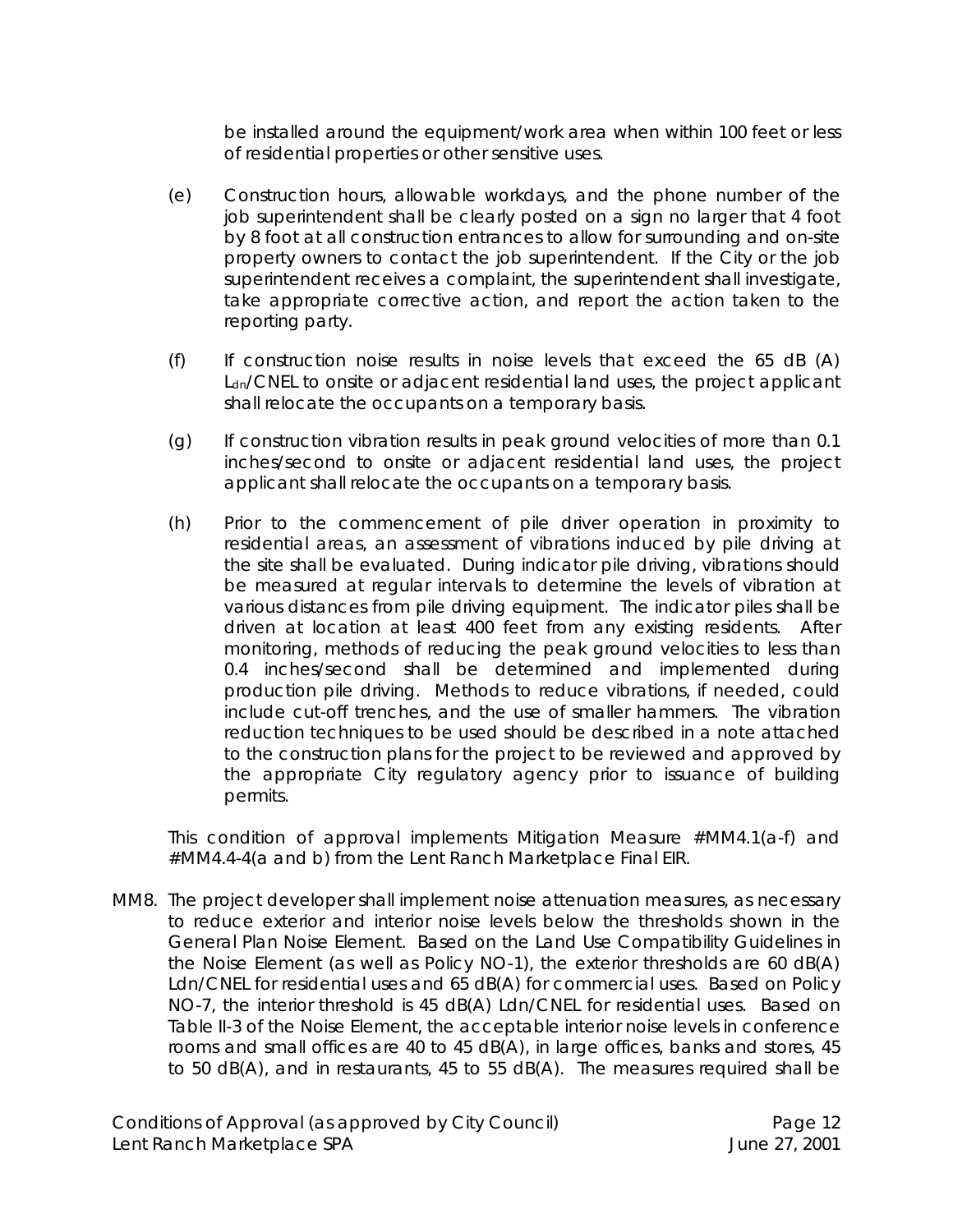identified during the planning and design of individual projects within the project site, on the basis of a detailed acoustical analysis. The analysis shall consider traffic generated by the proposed project and anticipated cumulative development, based on the Sacramento County Traffic Model. *This condition of approval implements Mitigation Measure #MM4.4-5(a) from the Lent Ranch Marketplace Final EIR.*

- MM9. A noise barrier of sufficient size to break the line of sight between exterior usable areas within the multi-family residential uses and traffic noise sources along SR99/West Stockton Boulevard and parking lot noise shall be developed along the District F boundary. The noise wall will designed in accordance design guidelines, as adopted in the District Development Plan for District F (Multi-Family). *This condition of approval implements Mitigation Measure #MM4.4-5(b) from the Lent Ranch Marketplace Final EIR.*
- MM10.Where sweepers are operated within 75 feet of residential uses, sweeper operations shall be restricted to the hours of 7:00 A.M. to 10:00 P.M. *This condition of approval implements Mitigation Measure #MM4.4-7 from the Lent Ranch Marketplace Final EIR.*
- MM11.Loading docks constructed on the project site shall be designed to have either a depressed (i.e., below grade) loading dock area; an internal bay; or wall to break the line of sight between residential land uses and loading operations. Acoustical analysis shall be performed to demonstrate that the loading docks do not result in noise levels that exceed City standards at nearby residential property lines. These components shall be incorporated into the plans to be submitted by the applicant to the City of Elk Grove for review and approval prior to the issuance of building permits. *This condition of approval implements Mitigation Measure #MM4.4-8 from the Lent Ranch Marketplace Final EIR.*
- MM12.The applicant shall minimize noise impacts from electrical and mechanical equipment, such as ventilation and air conditioning units, by locating equipment away from receptor areas, proper selection and sizing of equipment, installation of equipment with proper acoustical shielding and incorporating the use of parapets into building design. *This condition of approval implements Mitigation Measure #MM4.4-9 from the Lent Ranch Marketplace Final EIR.*
- MM13.Prior to the issuance of demolition permits for existing onsite structures, asbestosmaterial sampling shall be conducted to determine if materials are present. Any identified asbestos-containing materials present in each of the structures to be dismantled shall be removed under acceptable engineering methods and work practices by a licensed asbestos abatement contractor prior to removal. These practices include, but are not limited to: containment of the area by plastic, negative air filtration, wet removal techniques and personal respiratory protection and decontamination. The process shall be designed and monitored by a California Certified Asbestos Consultant. The abatement and monitoring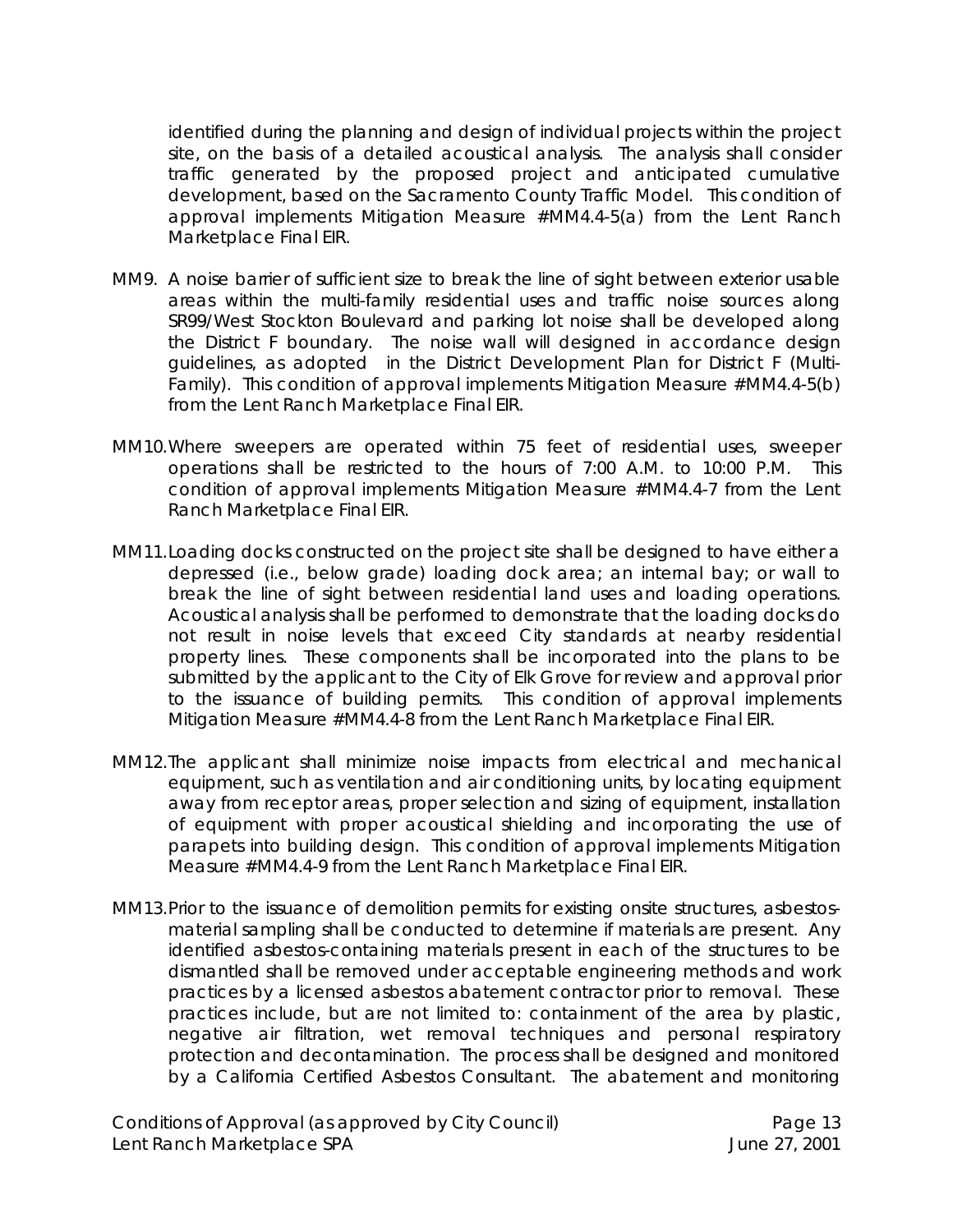plan shall be developed and submitted for review and approval by the appropriate regulatory agency (the Sacramento Metropolitan Air Pollution Control District) and shall include all on-site structures with ACBM.

Prior to the issuance of demolition permits for existing onsite structures, all loose and peeling paint shall be removed and disposed of by a licensed and certified lead paint removal contractor, in accordance with local, state, and federal regulations.

The demolition contractor shall be informed that all paint on the buildings shall be considered as containing lead. The contractor shall take appropriate precautions to protect his/her workers, the surrounding community, and to dispose of construction waste containing lead paint in accordance with local, state, and federal regulations.

*This condition of approval implements Mitigation Measure #MM4.5-1and MM4.5- 2(a and b) from the Lent Ranch Marketplace Final EIR.*

- MM14.Uses constructed on the project site shall meet the minimum necessary fire flow and other standard fire protection and life safety requirements identified in the Uniform Fire Code. Construction sites shall ensure adequate on-site water supply and all-weather access for fire-fighting equipment and emergency vehicles before framing can occur. The applicant shall also pay the Fire Protection Development Fee in effect at the time of building permit issuance*. This condition of approval implements Mitigation Measures #MM4.6.4-1 from the Lent Ranch Marketplace Final EIR*.
- MM15.Prior to issuance of building permits, the applicant and the EGCSD shall reach an agreement on funding to provide adequate staff to conduct site plan review and construction inspection services for the project. The agreement shall specify funding levels and timing of payment. *This condition of approval implements Mitigation Measures #MM4.6.4-2 from the Lent Ranch Marketplace Final EIR.*
- MM16.The project applicant shall prepare and submit to the City of Elk Grove, a Storm Water Pollution Prevention Plan (SWPPP) to be administered throughout all phases of grading and project construction. The SWPPP will incorporate Best Management Practices (BMPs) to ensure that potential water quality impacts during construction phases are minimized. Examples of BMPs that may be implemented during site grading and construction could include straw hay bales, straw bale inlet filters, filter barriers, and silt fences. *This condition of approval implements Mitigation Measures #MM4.7-1 from the Lent Ranch Marketplace Final EIR.*
- MM17.Any biofilter swales and vegetated strips shall be placed in the bottom of channel areas and be designed to provide biofiltration of pollutants in project runoff. The project engineer shall consult with the City when designing these

Conditions of Approval (as approved by City Council) Page 14 Lent Ranch Marketplace SPA **June 27, 2001**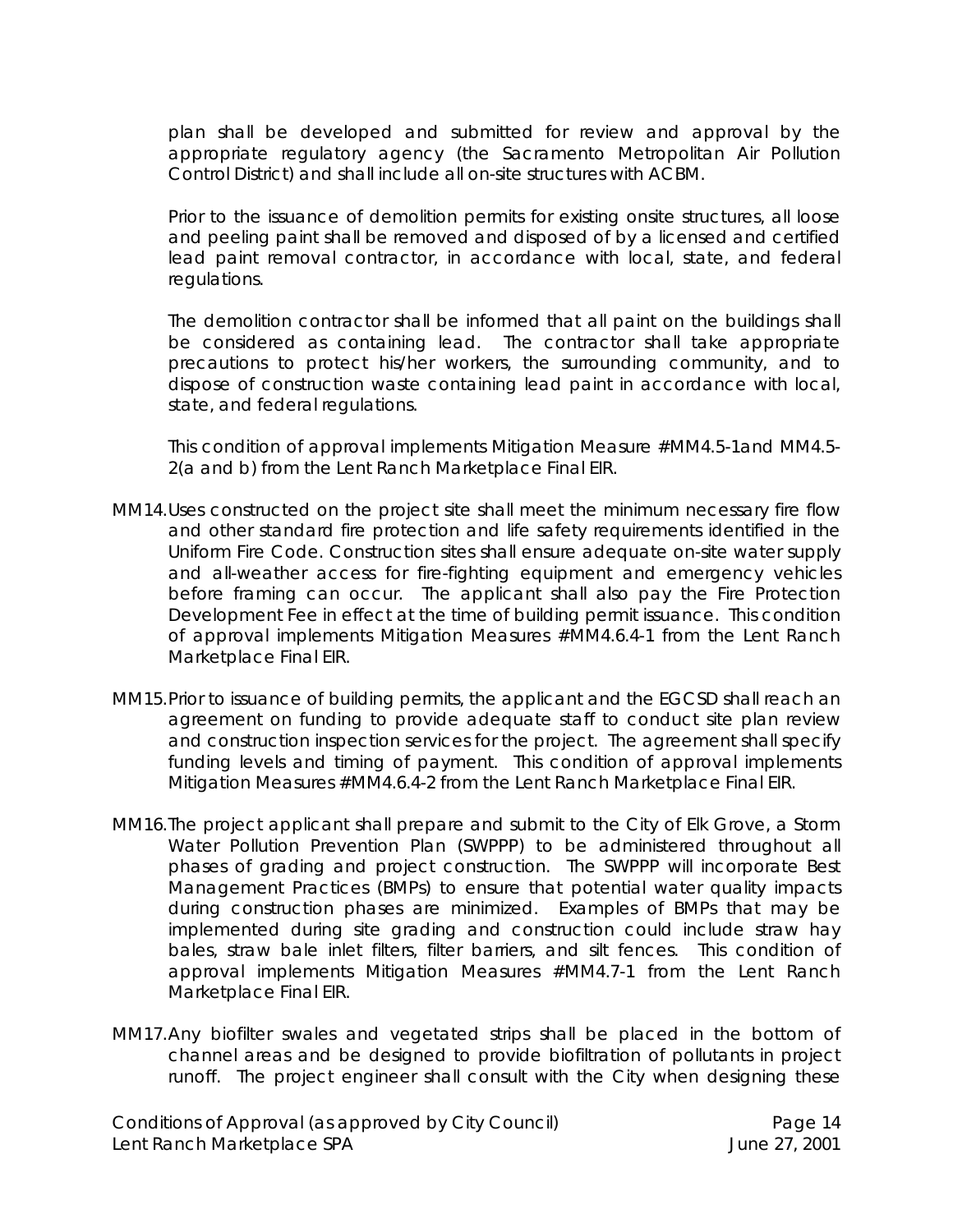areas, and the developer shall submit designs of the areas to these agencies for review and approval prior to approval of the Final Map. The developer shall retain a qualified specialist to assist in designing the features, to maximize their effectiveness in removing pollutants. *This condition of approval implements Mitigation Measures #MM4.7-2(b) from the Lent Ranch Marketplace Final EIR.*

- MM18.Prior to improvement plan approval or building permit issuance, whichever comes first, implement one of the following alternatives to mitigate for the loss of 293 acres of Swainson's hawk foraging habitat:
	- a) Preserve 293 acres (1 acre for each lost) of similar habitat within a 10-mile radius of the project site to be protected through fee title or conservation easement acceptable to the California Department of Fish and Game
	- b) Prepare and implement a Swainson's Hawk Mitigation Plan to the satisfaction of the California Department of Fish and Game that includes preservation of Swainson's hawk foraging habitat.
	- c) Submit a payment of a Swainson's hawk impact mitigation fee per acre impacted to the Department of Planning and Community Development in the amount as set forth in Chapter 16.130 of the City of Elk Grove Code as such may be amended from time to time and to the extent said Chapter remains in effect.

*This condition of approval implements Mitigation Measures #MM4.8-1(a) from the Lent Ranch Marketplace Final EIR.*

- MM19.If active Swainson's hawk nests are found within 1/2 mile of the construction site, clearing and construction shall be postponed or halted, at the discretion of the biological monitor, until the nest is vacated and juveniles have fledged, as determined by the biologist, and there is no evidence of a second attempt at nesting. If a nest tree is found on the project site prior to construction and will be removed, then appropriate permits from CDFG shall be obtained pursuant to CDFG guidelines. *This condition of approval implements Mitigation Measures #MM4.8-1(b) from the Lent Ranch Marketplace Final EIR.*
- MM20.No earlier than 45 days and no later than 20 days prior to the commencement of any construction that would occur during the nesting/breeding season (February 1 through September 1), a field survey shall be conducted by a qualified biologist to determine if active nests of special-status birds such as white-tailed kite, California horned lark, burrowing owl, Swainson's hawk, or common bird species protected by the Migratory Bird Treaty Act and/or the California Fish and Game Code occur on the site. These surveys shall include all areas in or within 250 feet of the construction zone, including the extent of the directly affected portion of the drainage ditch. In addition, nesting surveys for Swainson's hawks shall include all areas in or within 1 mile of the construction site in order to ascertain the specific long-term mitigation replacement ratios for loss of foraging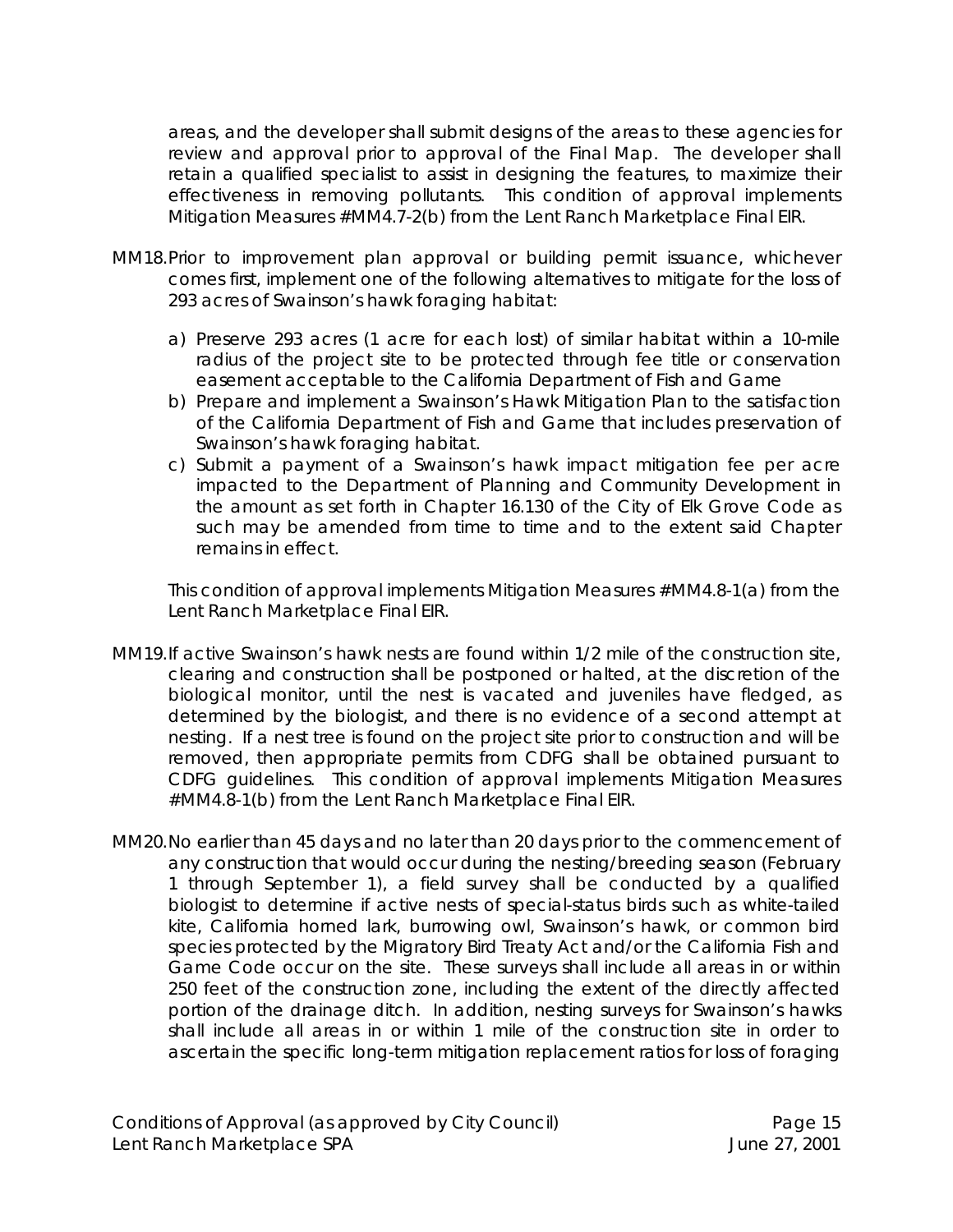habitat. *This condition of approval implements Mitigation Measure #MM4.8-2 (a) from the Lent Ranch Marketplace Final EIR.*

MM21.Within 30 days prior to any construction activities outside of the breeding season (September 1 through January 31), a qualified biologist shall conduct a burrow survey to determine if burrowing owls are residing on the site, in order to ensure no owls are inadvertently buried during construction. If owls are observed on the site prior to ground-disturbance activities, measures such as flagging the burrow and avoiding disturbance, passive relocation, or active relocation to move owls from the site, as determined by a qualified biologist and as approved by the CDFG, shall be implemented. In addition, a qualified biologist shall monitor initial grading to ensure that no owls are harmed during the process.

All surveys for burrowing owls shall be conducted according to CDFG protocol. This protocol requires, at a minimum, four field surveys of the entire site and areas within 500 feet of the site by walking transects close enough that the entire site is visible. The surveys should be at least three hours long, either from one hour before sunrise to two hours after or two hours before sunset to one hour after. Surveys shall not be conducted during inclement weather, when owls are typically less active and visible. *This condition of approval implements Mitigation Measure #MM4.8-2 (b) from the Lent Ranch Marketplace Final EIR.*

MM22.If the existing stand of elderberry must be removed, prior to approval of grading permits, the project applicant shall undertake consultation with the USFWS pursuant to Section 10(a) of the Federal Endangered Species Act for an incidental take permit for removing the existing elderberry stand. Under this permit, the USFWS may allow transplantation of all elderberry plants with a stem diameter of one inch or greater while monitored by a qualified biologist and using USFWS-approved timing and procedures to reduce loss of plants or beetles. Prior to transplantation, a site shall be selected in consultation with the USFWS for protection in perpetuity and based on connectivity to other suitable beetle habitat areas.

Additional elderberry plants shall be planted in the mitigation area at ratios of 2:1 to 5:1, depending on the quality of the beetle habitat being removed. For plants with stem diameters one inch or greater with no emergence holes, the ratio is 2:1. If beetles are present as evidenced by emergence holes in 50 percent or less of the shrubs one inch or more in diameter, the ratio is 3:1. If emergence holes are present in over 50 percent of the shrubs one inch or more in diameter, then the ratio of replacement shrubs is 5:1. Because the number of the shrubs to be planted is dependent on the presence or absence of beetle exit holes, the stems larger than 1 inch in diameter would need to be reexamined prior to removal. *This condition of approval implements Mitigation Measure #MM4.8-3 from the Lent Ranch Marketplace Final EIR.*

Conditions of Approval (as approved by City Council) Page 16 Lent Ranch Marketplace SPA **June 27, 2001**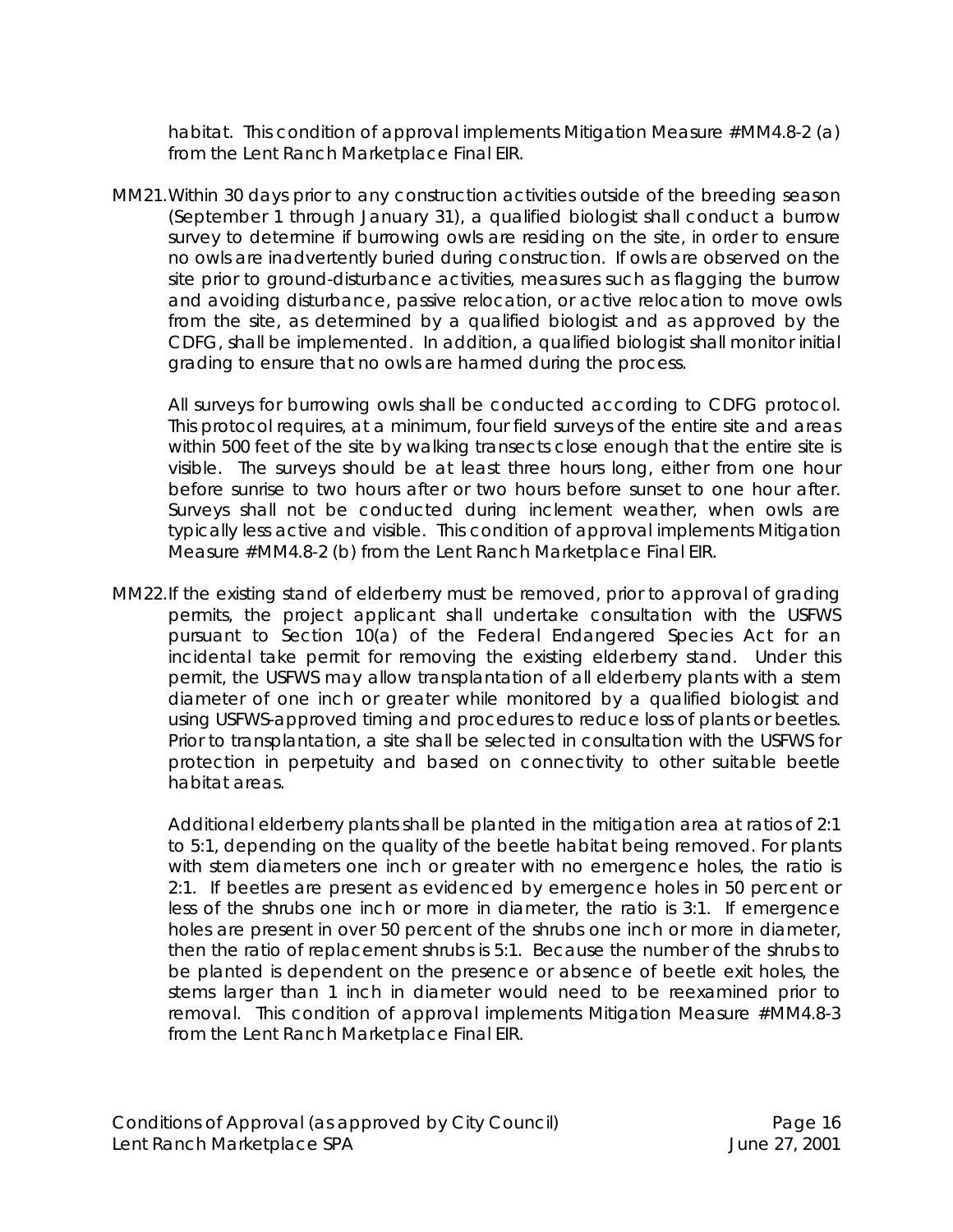- MM23.To protect the Giant garter snake, the following measures shall be taken at the appropriate point in the development process:
	- a) Prior to grading or other site preparation activities, the applicant shall install temporary fabric fencing, a minimum of 3 feet in height, along the western edge of the property to prevent giant garter snakes from entering construction areas. The fencing will need to be regularly inspected and maintained. Exclusion fencing must remain in place and be maintained for the duration of the construction activities in order to prevent snakes from entering construction areas.
	- b) Construction activities, particularly within the western portion of the site, should be conducted as much as is feasible within the active period of the snake (generally from May 1 to October 1). Direct impacts are lessened during this time because snakes are actively moving and avoiding danger. More danger is posed to snakes during their inactive period, because they are occupying underground burrows or crevices and are more susceptible to direct effects, especially during excavation.
	- c) Any dewatered habitat must remain dry for at least 15 consecutive days after April 15 and prior to excavating or filling of the dewatered habitat.
	- d) Construction personnel shall participate in a the U.S. Fish and Wildlife Service (USFWS)-approved worker environmental awareness program. Under this program, workers shall be informed about the presence of giant garter snakes and habitat associated with the species and that unlawful take of the animal or destruction of its habitat is a violation of the Act. Prior to construction activities, a qualified biologist approved by the Service shall instruct all construction personnel about: (1) the life history of the giant garter snake; (2) the importance of irrigation canals, marshes/wetlands, and seasonally flooded areas, such as rice fields, to the giant garter snake; and (3) the terms and conditions of the biological opinion. Proof of this instruction shall be submitted to the Sacramento U.S. Fish and Wildlife Office.
	- e) Within 24-hours prior to commencement of construction activities, the site shall be inspected by a qualified biologist who is approved by the USFWS Sacramento Fish and Wildlife Office. The biologist will provide the Service with a field report form documenting the monitoring efforts within 24-hours of commencement of construction activities. The monitoring biologist needs to be available thereafter; if a snake is encountered during construction activities, the monitoring biologist shall have the authority to stop construction activities until appropriate corrective measures have been completed or it is determined that the snake will not be harmed. Giant garter snakes encountered during construction activities should be allowed to move away from construction activities on their own. Capture and relocation of trapped or injured individuals can only be attempted by personnel or individuals with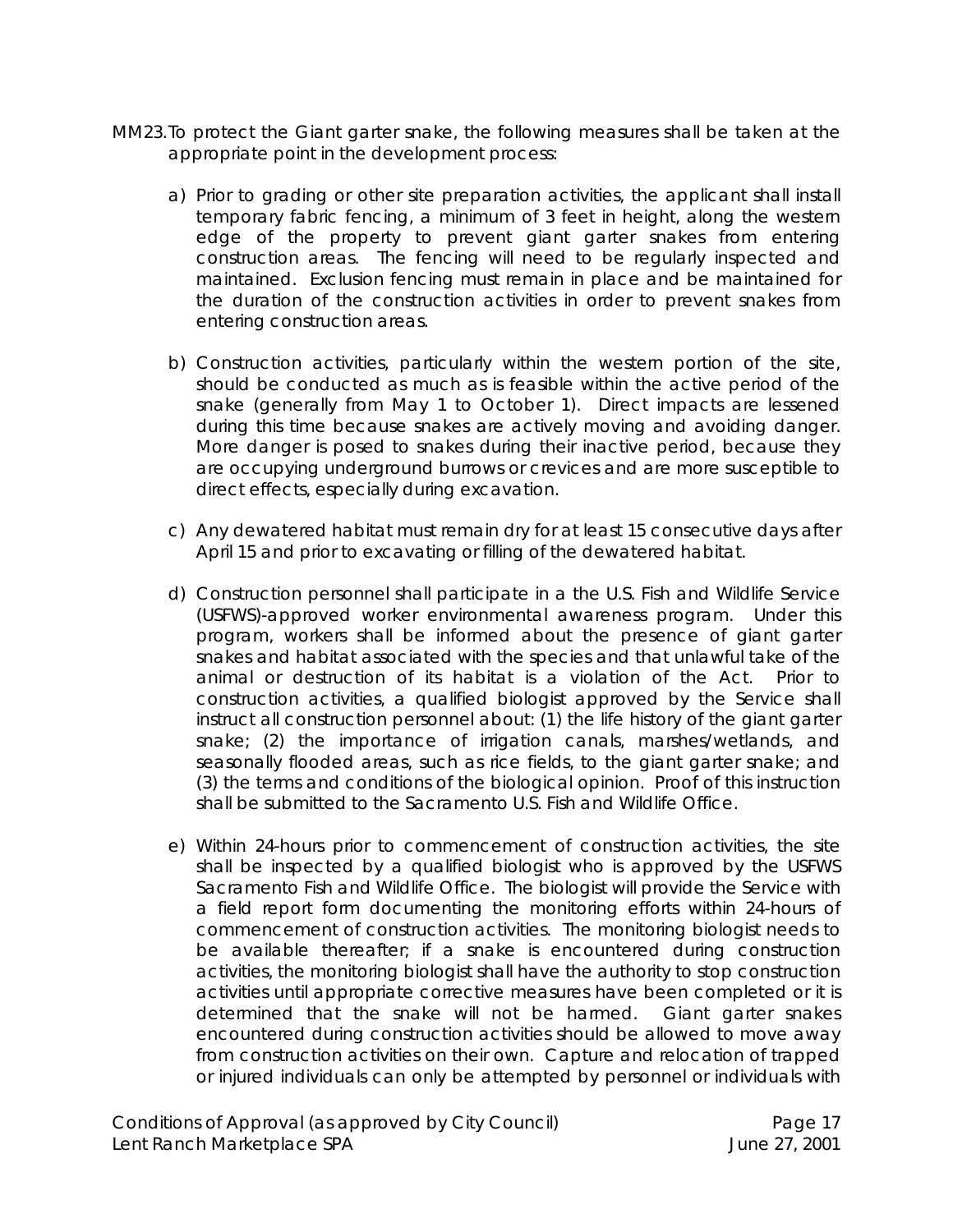current Service recovery permits pursuant to Section 10(a) 1(A) of the Act. The biologist shall be required to report any incidental take to the Service immediately by telephone at (916) 979-2725 and by written letter addressed to the Chief, Endangered Species Division, within one working day. The project area shall be re-inspected whenever a lapse in construction activity of two weeks or greater has occurred.

f) Prior to approval of grading permits, the project applicant shall undertake consultation with the USFWS andf CDFG to detemine the need for federal and state incidental take permits for giant garter snakes on the project site.

*This condition of approval implements Mitigation Measures #MM4.8-4(a - f) from the Lent Ranch Marketplace Final EIR.*

- MM24.Valley oaks that meet the criteria contained in the City's Tree Preservation Ordinance will be avoided by construction and protected during all construction activity, if feasible. To protect oak trees, the following measures will be implemented:
	- a) Before initiating any construction activity near the protected oak trees, install chain-link fencing or a similar protective barrier at least one foot outside the dripline of each tree or as far as possible from the tree trunk where the existing road is within the tree dripline. The barrier fencing will remain in place for the duration of construction activity.
	- b) Any required pruning of oak trees shall be conducted before construction activity begins. Oak trees that require pruning of branches larger than two inches in diameter shall be pruned by a certified arborist. No pruning of the six-foot-diameter tree will be permitted.
	- c) No signs, ropes, cables (except cables that may be installed by a certified arborist or other professional tree expert), or other items shall be attached to the oak trees.
	- d) No vehicles, construction equipment, mobile home/office, supplies, materials, or facilities shall be driven, parked, stockpiled, or located within the driplines of oak trees.
	- e) No grading shall be allowed within the driplines of oak trees, except where paved roadway already exists. Removal of pavement within the driplines of oak trees shall be conducted in the presence of a certified arborist to ensure that damage and stress to any oak tree is minimized.
	- f) Conduct any work necessary within the dripline by hand.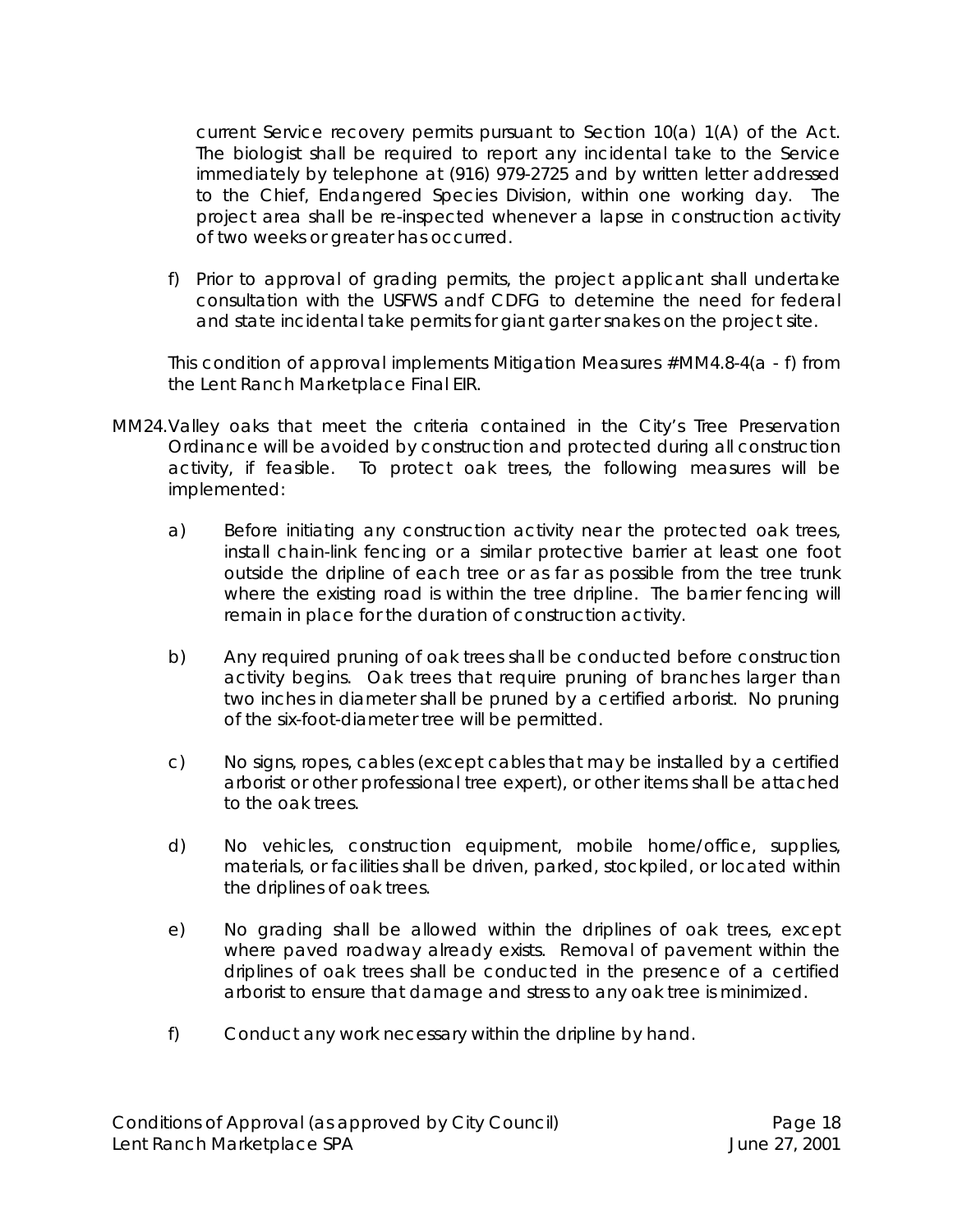- g) Paving within the driplines of oak trees shall be stringently minimized. When paving is absolutely necessary, porous material shall be used or a piped aeration system shall be installed under the supervision of a certified arborist.
- h) Landscaping beneath oak trees may include non-plant materials such as boulders, cobbles, and wood chips. The only plant species that shall be planted within the driplines of oak trees are those that are tolerant of the natural semi-arid environs of the trees. Limited drip irrigation approximately twice per summer is recommended for the understory plants.
- i) No sprinkler system shall be installed in such a manner that it irrigates within the driplines of oak trees.

*This condition of approval implements Mitigation Measures #MM4.8-6(a) from the Lent Ranch Marketplace Final EIR.*

- MM25.All lighting along the perimeter of the site shall be downcast luminaries and shall be shielded and oriented in a manner that will prevent spillage or glare into the surrounding area. *This condition of approval implements Mitigation Measure #MM4.8-7 from the Lent Ranch Marketplace Final EIR.*
- MM26.In the event artifacts or unusual amounts of stone, bone, or shell are uncovered during excavation and grading operations, all construction activity shall cease until a qualified archeologist can be consulted to determine the extent and importance of the find and recommend appropriate mitigation. Any artifacts uncovered shall be recorded and removed for storage at a location to be determined by the archeologist.

If human remains are discovered, all work must stop in the immediate vicinity of the find, and the County Coroner must be notified, according to Section 7050.5 of the California Health and Safety Code. If the remains are Native American, the coroner will notify the Native American Heritage Commission, which in turn will inform a most likely descendent. The descendent will then recommend to the landowner appropriate disposition of the remains and any grave goods. *This condition of approval implements Mitigation Measure #MM4.10-1(a and b) from the Lent Ranch Marketplace Final EIR.*

MM27.Taller growing trees and/or shrubs shall be planted along the borders of the project site where the project will interface with planned development in the Southpointe project and existing agricultural uses. The use of this material will screen the project from these uses and minimize the potential for light and glare impacts. *This condition of approval implements Mitigation Measure #MM4.11-(a) from the Lent Ranch Marketplace Final EIR.*

Conditions of Approval (as approved by City Council) Fage 19 Lent Ranch Marketplace SPA **June 27, 2001**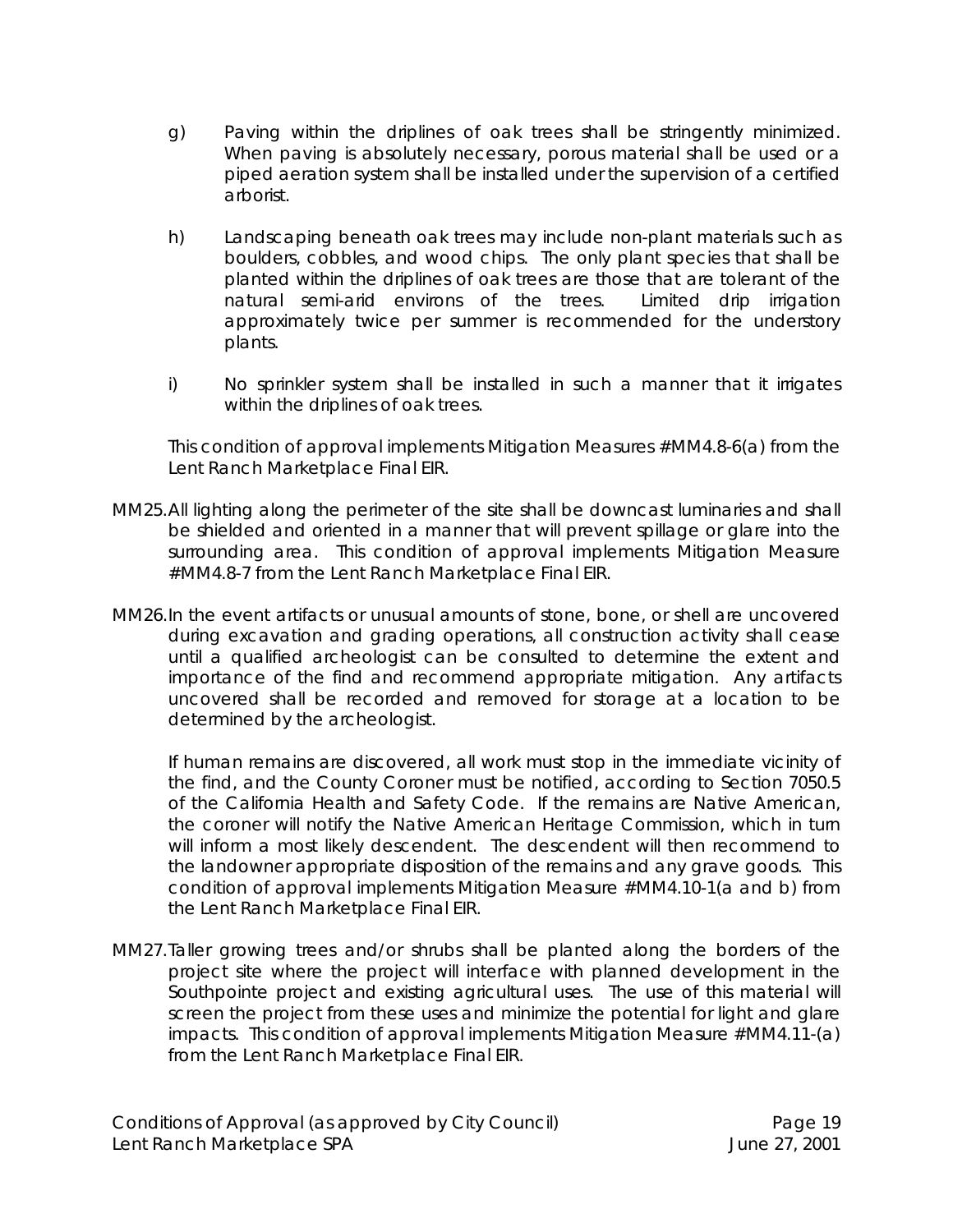- MM28.All parking lot pole lights and streetlights shall be fully hooded and back shielded to reduce the light "spillage" and glare. To the extent feasible, lighting shall not exceed an illumination of a one foot-candle standard. *This condition of approval implements Mitigation Measure #MM4.11-(b) from the Lent Ranch Marketplace Final EIR.*
- MM29.Non-glare glass shall be used in all commercial buildings to minimize and reduce impacts from glare. Office buildings, shall be oriented so that the reflection of sunlight is minimized. *This condition of approval implements Mitigation Measure #MM4.11-(c) from the Lent Ranch Marketplace Final EIR.*

# **General Information:**

The following items are not specific conditions of approval of this project, but are presented to highlight applicable City, state, federal, or other laws or regulations applicable to the proposed project:

- 1. While not known to occur on-site, if contaminated soil and/or ground water is encountered during the removal of on-site debris or during excavation and/or grading both on and offsite, the construction contractors shall stop work and immediately inform the City. Environmental hazardous materials professional shall be contracted to conduct an on-site assessment. If the materials are determined to pose a risk to the public or construction workers, the construction contractor shall prepare and submit a remediation plan to the appropriate agency and comply with all federal, state, and local laws. Soil remediation methods could include excavation and on-site treatment, excavation and off-site treatment or disposal, and/or treatment without excavation. Remediation alternatives for cleanup of contaminated groundwater could include in-situ treatment, extraction and on-site treatment, or extraction and off-site treatment and/or disposal. Construction plans shall be modified or postponed to ensure construction will not inhibit remediation activities and will not expose the public or construction workers to hazardous conditions. *This implements Mitigation Measures #MM4.5-5 from the Lent Ranch Marketplace Final EIR.*
- 2. Pursuant to the Migratory Bird Treaty Act and the California Fish and Game Code, if active songbird nests or active owl burrows are found within the survey area, clearing and construction within a minimum of 250 feet for owls and 100 feet for songbirds, or as determined by a qualified biologist to ensure disturbance to the nest will be minimized shall be postponed or halted. Construction will not resume within the buffer until the nest is vacated and juveniles have fledged, as determined by the biologist, and there is no evidence of a second attempt at nesting. The perimeter of the protected area shall be indicated by bright orange temporary fencing. No construction activities or personnel shall enter the protected area, except with approval of the biologist. *This condition of approval implements Mitigation Measure #MM4.8-2 (c) from the Lent Ranch Marketplace Final EIR*